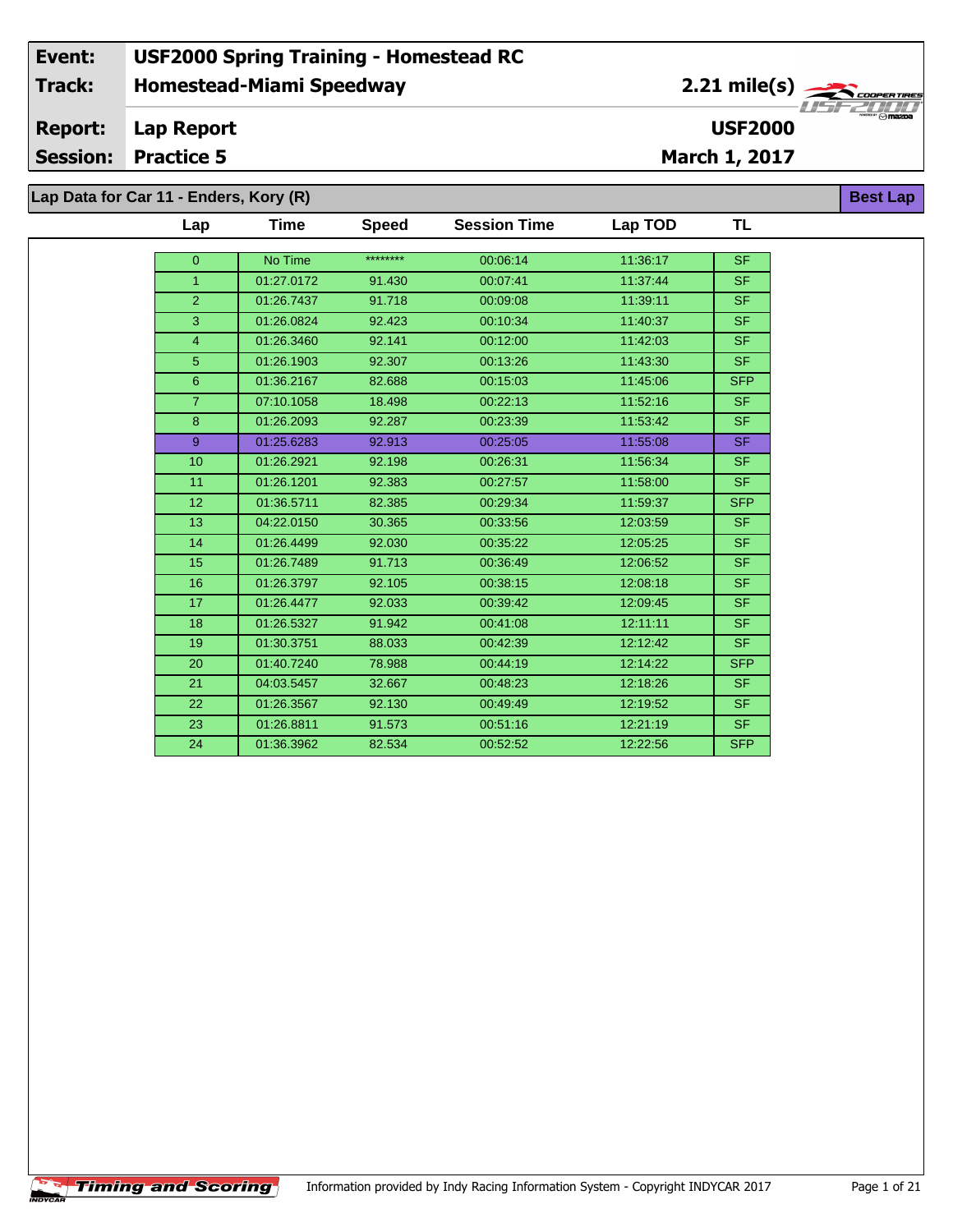## **Homestead-Miami Speedway Lap Report March 1, 2017 Event: USF2000 Spring Training - Homestead RC Track: Report: Session: Practice 5 USF2000** 2.21 mile(s) **Best Lap Lap Data for Car 12 - de la Vara, Moises (R)**

| Lap              | Time       | <b>Speed</b> | <b>Session Time</b> | Lap TOD  | TL         |
|------------------|------------|--------------|---------------------|----------|------------|
| $\overline{0}$   | No Time    | ********     | 00:07:07            | 11:37:10 | <b>SF</b>  |
| $\mathbf{1}$     | 01:27.1333 | 91.308       | 00:08:34            | 11:38:38 | SF.        |
| $\overline{2}$   | 01:27.0201 | 91.427       | 00:10:01            | 11:40:05 | SF.        |
| 3                | 01:26.2314 | 92.263       | 00:11:28            | 11:41:31 | SF.        |
| $\overline{4}$   | 01:26.6279 | 91.841       | 00:12:54            | 11:42:57 | <b>SF</b>  |
| 5                | 01:26.6906 | 91.775       | 00:14:21            | 11:44:24 | <b>SF</b>  |
| $6\phantom{1}$   | 01:26.2233 | 92.272       | 00:15:47            | 11:45:50 | <b>SF</b>  |
| $\overline{7}$   | 01:36.6050 | 82.356       | 00:17:24            | 11:47:27 | <b>SFP</b> |
| 8                | 08:48.0517 | 15.067       | 00:26:12            | 11:56:15 | <b>SF</b>  |
| 9                | 01:39.2941 | 80.126       | 00:27:51            | 11:57:54 | <b>SFP</b> |
| 10 <sup>10</sup> | 02:31.2401 | 52.605       | 00:30:22            | 12:00:26 | <b>SF</b>  |
| 11               | 01:26.2161 | 92.280       | 00:31:49            | 12:01:52 | <b>SF</b>  |
| 12 <sup>°</sup>  | 01:26.0904 | 92.414       | 00:33:15            | 12:03:18 | SF.        |
| 13               | 01:26.4627 | 92.017       | 00:34:41            | 12:04:44 | <b>SF</b>  |
| 14               | 01:26.6337 | 91.835       | 00:36:08            | 12:06:11 | <b>SF</b>  |
| 15               | 01:37.0879 | 81.946       | 00:37:45            | 12:07:48 | <b>SFP</b> |
| 16               | 07:05.2677 | 18.708       | 00:44:50            | 12:14:53 | <b>SF</b>  |
| 17               | 01:26.1972 | 92.300       | 00:46:16            | 12:16:19 | <b>SF</b>  |
| 18               | 01:27.4121 | 91.017       | 00:47:44            | 12:17:47 | <b>SF</b>  |
| 19               | 01:26.4880 | 91.990       | 00:49:10            | 12:19:13 | <b>SF</b>  |
| 20               | 01:26.3350 | 92.153       | 00:50:37            | 12:20:40 | SF.        |
| 21               | 01:26.1985 | 92.299       | 00:52:03            | 12:22:06 | <b>SF</b>  |
| 22               | 01:38.3845 | 80.866       | 00:53:41            | 12:23:44 | <b>SFP</b> |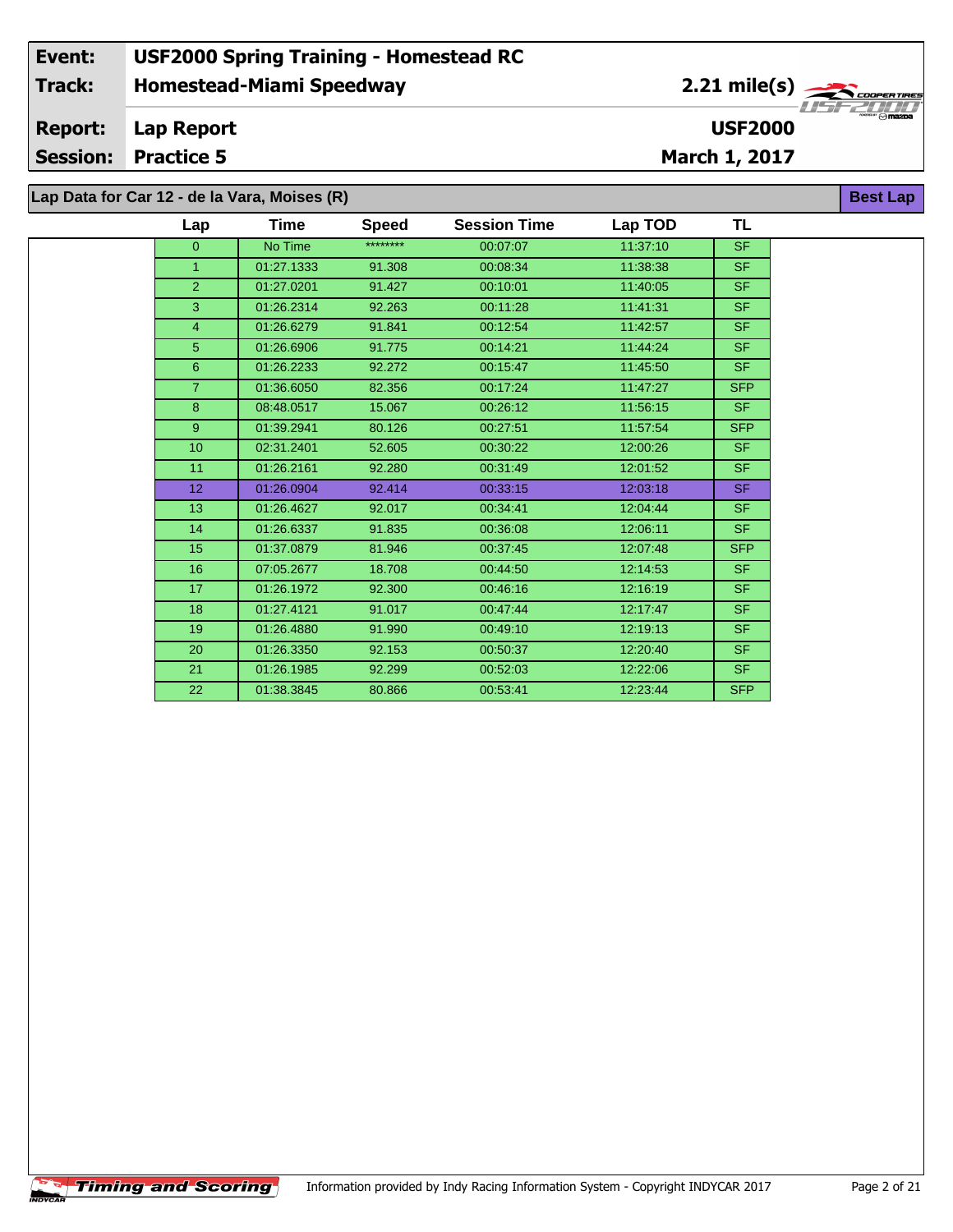| Event:                                                     | <b>USF2000 Spring Training - Homestead RC</b> |                        |                                                 |  |  |  |  |  |  |
|------------------------------------------------------------|-----------------------------------------------|------------------------|-------------------------------------------------|--|--|--|--|--|--|
| Track:                                                     | <b>Homestead-Miami Speedway</b>               | $2.21 \text{ mile(s)}$ |                                                 |  |  |  |  |  |  |
| <b>Report:</b>                                             | Lap Report                                    | <b>USF2000</b>         | <b><i><u><b>Prince Care Address</b></u></i></b> |  |  |  |  |  |  |
|                                                            | <b>Session: Practice 5</b>                    | March 1, 2017          |                                                 |  |  |  |  |  |  |
| Lap Data for Car 2 - Donison, Ricky (R)<br><b>Best Lap</b> |                                               |                        |                                                 |  |  |  |  |  |  |

| Lap             | Time       | <b>Speed</b> | <b>Session Time</b> | Lap TOD  | TL         |  |
|-----------------|------------|--------------|---------------------|----------|------------|--|
| $\overline{0}$  | No Time    | ********     | 00:10:11            | 11:40:14 | <b>SF</b>  |  |
|                 | 01:27.0842 | 91.360       | 00:11:38            | 11:41:41 | SF.        |  |
| 2               | 01:26.7337 | 91.729       | 00:13:05            | 11:43:08 | SF.        |  |
| 3               | 01:26.8960 | 91.558       | 00:14:32            | 11:44:35 | <b>SF</b>  |  |
| 4               | 01:26.8866 | 91.568       | 00:15:58            | 11:46:02 | SF.        |  |
| 5 <sup>5</sup>  | 01:45.4153 | 75.473       | 00:17:44            | 11:47:47 | <b>SFP</b> |  |
| 6               | 03:08.2449 | 42.264       | 00:20:52            | 11:50:55 | SF.        |  |
| 7               | 01:26.6945 | 91.771       | 00:22:19            | 11:52:22 | SF.        |  |
| 8               | 01:26.7292 | 91.734       | 00:23:46            | 11:53:49 | SF.        |  |
| 9               | 01:28.7313 | 89.664       | 00:25:14            | 11:55:17 | <b>SF</b>  |  |
| 10 <sup>°</sup> | 01:51.5765 | 71.305       | 00:27:06            | 11:57:09 | <b>SFP</b> |  |
| 11              | 03:11.4760 | 41.551       | 00:30:17            | 12:00:20 | SF.        |  |
| 12 <sup>2</sup> | 01:27.1549 | 91.286       | 00:31:44            | 12:01:48 | SF.        |  |
| 13              | 01:26.8848 | 91.570       | 00:33:11            | 12:03:14 | SF.        |  |
| 14              | 01:49.6148 | 72.581       | 00:35:01            | 12.05.04 | <b>SFP</b> |  |

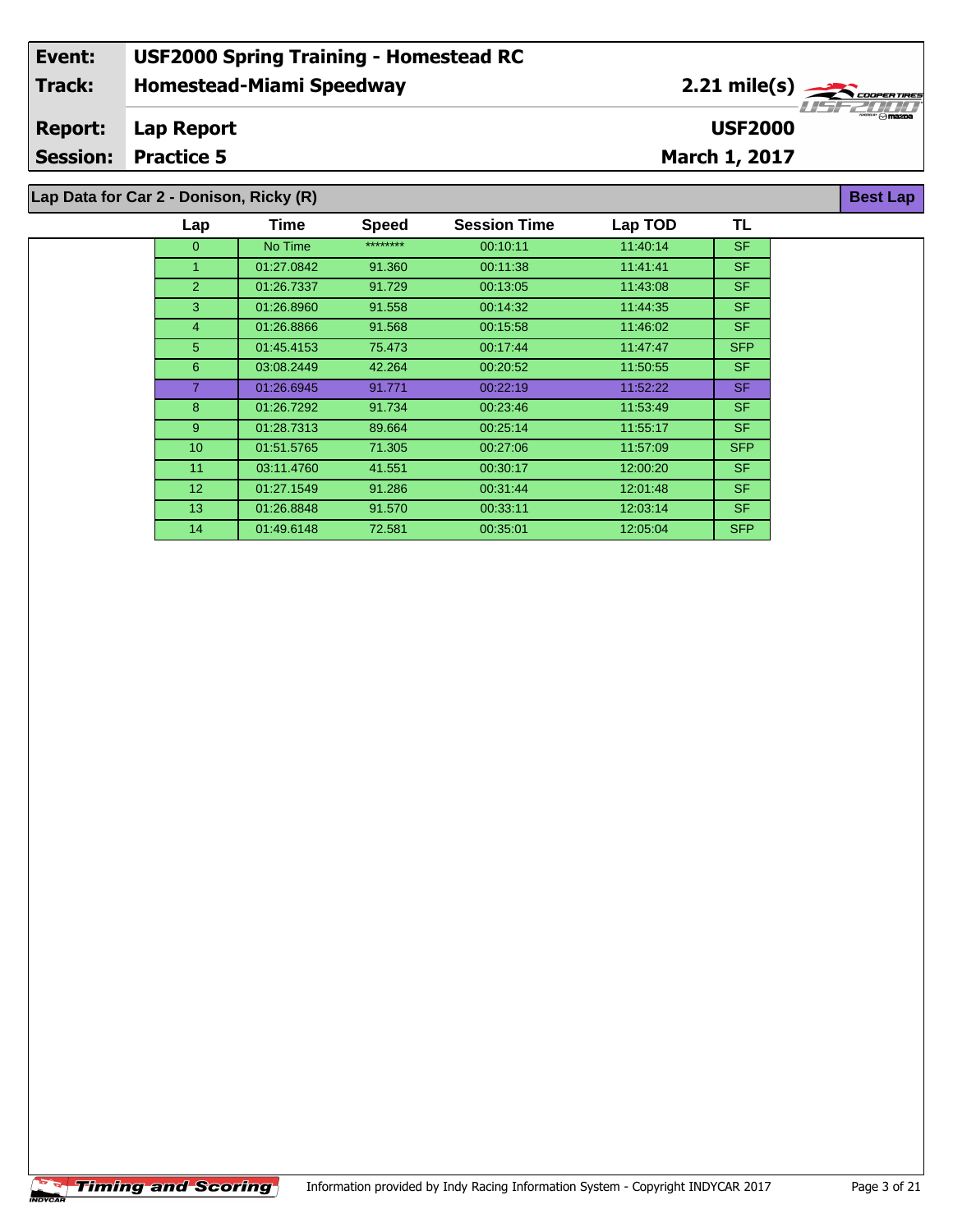## **Homestead-Miami Speedway Lap Report March 1, 2017 Event: USF2000 Spring Training - Homestead RC Track: Report: Session: Practice 5 USF2000** 2.21 mile(s) **Best Lap Lap Data for Car 20 - Horton, Chandler (R)**

| Lap            | Time       | <b>Speed</b> | <b>Session Time</b> | Lap TOD  | <b>TL</b>                |
|----------------|------------|--------------|---------------------|----------|--------------------------|
| $\Omega$       | No Time    | ********     | 00:06:36            | 11:36:39 | <b>SF</b>                |
| $\mathbf{1}$   | 01:29.2231 | 89.170       | 00:08:05            | 11:38:08 | <b>SF</b>                |
| 2 <sup>1</sup> | 01:29.4733 | 88.920       | 00:09:34            | 11:39:38 | SF.                      |
| 3              | 01:28.6906 | 89.705       | 00:11:03            | 11:41:06 | SF.                      |
| $\overline{4}$ | 01:28.2075 | 90.196       | 00:12:31            | 11:42:34 | <b>SF</b>                |
| $5\phantom{.}$ | 01:28.6299 | 89.767       | 00:13:60            | 11:44:03 | <b>SF</b>                |
| 6              | 01:28.3728 | 90.028       | 00:15:28            | 11:45:31 | $\overline{\mathsf{SF}}$ |
| $\overline{7}$ | 01:44.4718 | 76.155       | 00:17:13            | 11:47:16 | <b>SFP</b>               |
| 8              | 05:22.8063 | 24.646       | 00:22:36            | 11:52:39 | <b>SF</b>                |
| 9              | 01:29.0734 | 89.320       | 00:24:05            | 11:54:08 | SF.                      |
| 10             | 01:29.0279 | 89.365       | 00:25:34            | 11:55:37 | SF.                      |
| 11             | 01:37.3117 | 81.758       | 00:27:11            | 11:57:14 | <b>SFP</b>               |
| 12             | 08:04.9732 | 16.405       | 00:35:16            | 12:05:19 | <b>SF</b>                |
| 13             | 01:28.3495 | 90.051       | 00:36:44            | 12:06:47 | <b>SF</b>                |
| 14             | 01:28.7722 | 89.623       | 00:38:13            | 12:08:16 | <b>SF</b>                |
| 15             | 01:29.3063 | 89.087       | 00:39:42            | 12:09:46 | $\overline{\mathsf{SF}}$ |
| 16             | 01:42.1202 | 77.908       | 00:41:25            | 12:11:28 | <b>SFP</b>               |
| 17             | 06:14.9434 | 21.219       | 00:47:39            | 12:17:43 | <b>SF</b>                |
| 18             | 01:29.2514 | 89.141       | 00:49:09            | 12:19:12 | <b>SF</b>                |
| 19             | 01:29.4202 | 88.973       | 00:50:38            | 12:20:41 | SF.                      |
| 20             | 01:29.0527 | 89.340       | 00:52:07            | 12:22:10 | SF.                      |
| 21             | 01:29.5229 | 88.871       | 00:53:37            | 12:23:40 | SF.                      |
| 22             | 01:39.3581 | 80.074       | 00:55:16            | 12:25:19 | SF.                      |
| 23             | 01:45.4249 | 75.466       | 00:57:02            | 12:27:05 | <b>SFP</b>               |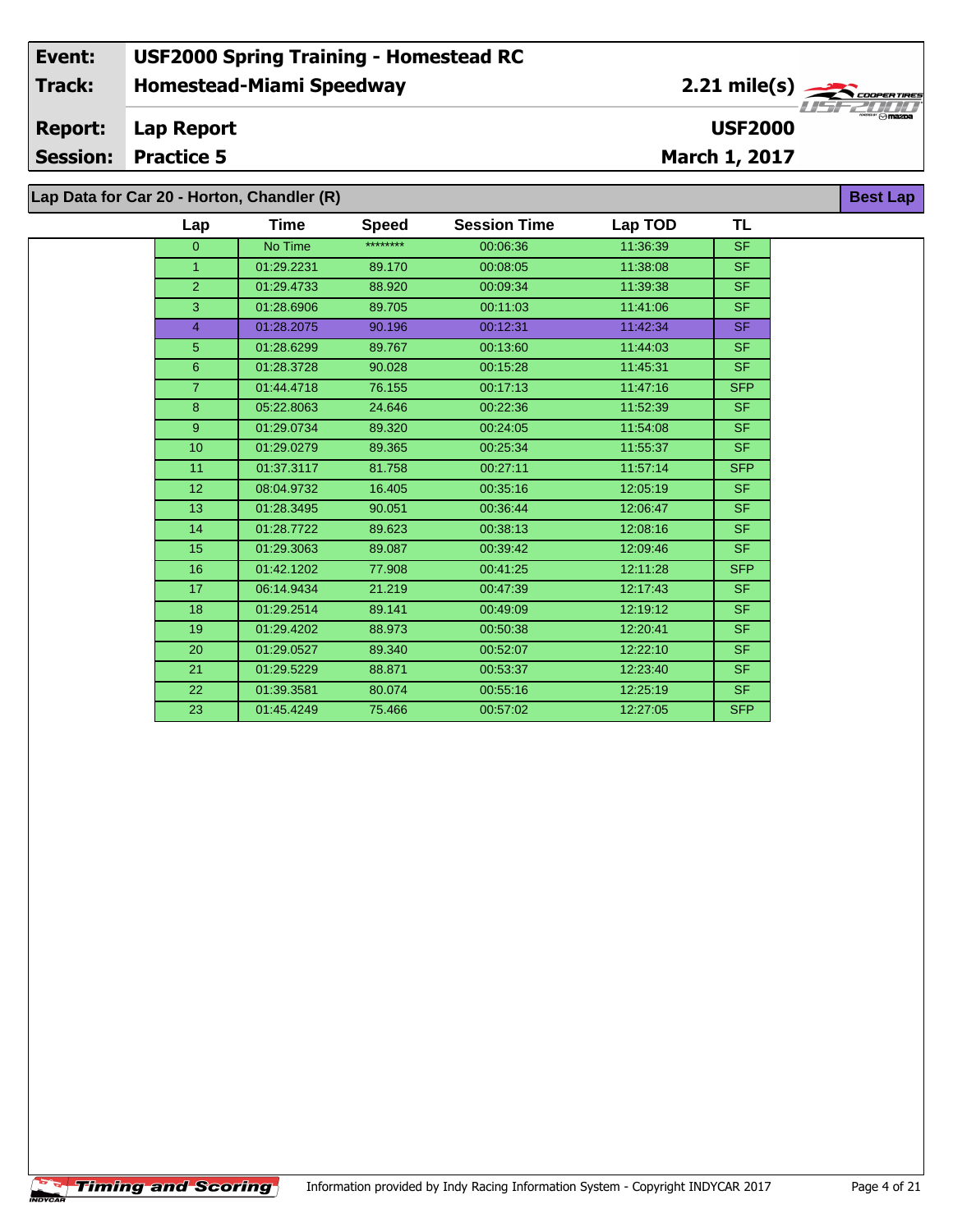## **Homestead-Miami Speedway Lap Report March 1, 2017 Event: USF2000 Spring Training - Homestead RC Track: Report: Session: Practice 5 USF2000** 2.21 mile(s) **Best Lap Lap Data for Car 22 - Ming, Calvin (R)**

| Lap            | <b>Time</b> | <b>Speed</b> | <b>Session Time</b> | Lap TOD   | TL                       |
|----------------|-------------|--------------|---------------------|-----------|--------------------------|
| $\overline{0}$ | No Time     | ********     | 00:02:53            | 11:32:56  | $\overline{\mathsf{SF}}$ |
| $\mathbf{1}$   | 01:27.6967  | 90.722       | 00:04:21            | 11:34:24  | <b>SF</b>                |
| $\overline{2}$ | 01:26.0531  | 92.455       | 00:05:47            | 11:35:50  | <b>SF</b>                |
| 3              | 01:25.7161  | 92.818       | 00:07:13            | 11:37:16  | <b>SF</b>                |
| $\overline{4}$ | 01:25.2628  | 93.312       | 00:08:38            | 11:38:41  | SF                       |
| $\sqrt{5}$     | 01:25.7515  | 92.780       | 00:10:04            | 11:40:07  | $S_{F}$                  |
| $\overline{6}$ | 01:25.6177  | 92.925       | 00:11:29            | 11:41:32  | <b>SF</b>                |
| $\overline{7}$ | 01:38.6777  | 80.626       | 00:13:08            | 11:43:11  | <b>SFP</b>               |
| $\bf 8$        | 04:28.4856  | 29.633       | 00:17:36            | 11:47:40  | <b>SFP</b>               |
| $9\,$          | 02:56.5811  | 45.056       | 00:20:33            | 11:50:36  | SF                       |
| 10             | 01:25.4847  | 93.069       | 00:21:59            | 11:52:02  | <b>SF</b>                |
| 11             | 01:25.8120  | 92.714       | 00:23:24            | 11:53:27  | <b>SF</b>                |
| 12             | 01:25.3186  | 93.250       | 00:24:50            | 11:54:53  | <b>SF</b>                |
| 13             | 01:25.5288  | 93.021       | 00:26:15            | 11:56:18  | $\overline{\mathsf{SF}}$ |
| 14             | 01:25.5604  | 92.987       | 00:27:41            | 11:57:44  | $\overline{\mathsf{SF}}$ |
| 15             | 01:25.7237  | 92.810       | 00:29:06            | 11:59:010 | <b>SF</b>                |
| 16             | 01:38.8787  | 80.462       | 00:30:45            | 12:00:48  | <b>SFP</b>               |
| 17             | 05:28.7529  | 24.201       | 00:36:14            | 12:06:17  | <b>SF</b>                |
| 18             | 01:26.3036  | 92.186       | 00:37:40            | 12:07:43  | <b>SF</b>                |
| 19             | 01:26.5009  | 91.976       | 00:39:07            | 12:09:010 | <b>SF</b>                |
| 20             | 01:26.3375  | 92.150       | 00:40:33            | 12:10:36  | SF.                      |
| 21             | 01:26.5268  | 91.948       | 00:41:60            | 12:12:03  | SF.                      |
| 22             | 01:27.0191  | 91.428       | 00:43:27            | 12:13:30  | SF.                      |
| 23             | 01:26.9304  | 91.521       | 00:44:54            | 12:14:57  | SF                       |
| 24             | 01:39.7302  | 79.775       | 00:46:33            | 12:16:37  | <b>SFP</b>               |
| 25             | 03:26.1814  | 38.587       | 00:49:60            | 12:20:03  | SF.                      |
| 26             | 01:25.8026  | 92.724       | 00:51:25            | 12:21:29  | <b>SF</b>                |
| 27             | 01:25.6379  | 92.903       | 00:52:51            | 12:22:54  | SF.                      |
| 28             | 01:25.6103  | 92.933       | 00:54:17            | 12:24:20  | <b>SF</b>                |
| 29             | 01:25.8290  | 92.696       | 00:55:42            | 12:25:46  | SF.                      |
| 30             | 01:26.1265  | 92.376       | 00:57:09            | 12:27:12  | <b>SF</b>                |
| 31             | 01:44.8450  | 75.883       | 00:58:53            | 12:28:57  | <b>SFP</b>               |

**Timing and Scoring**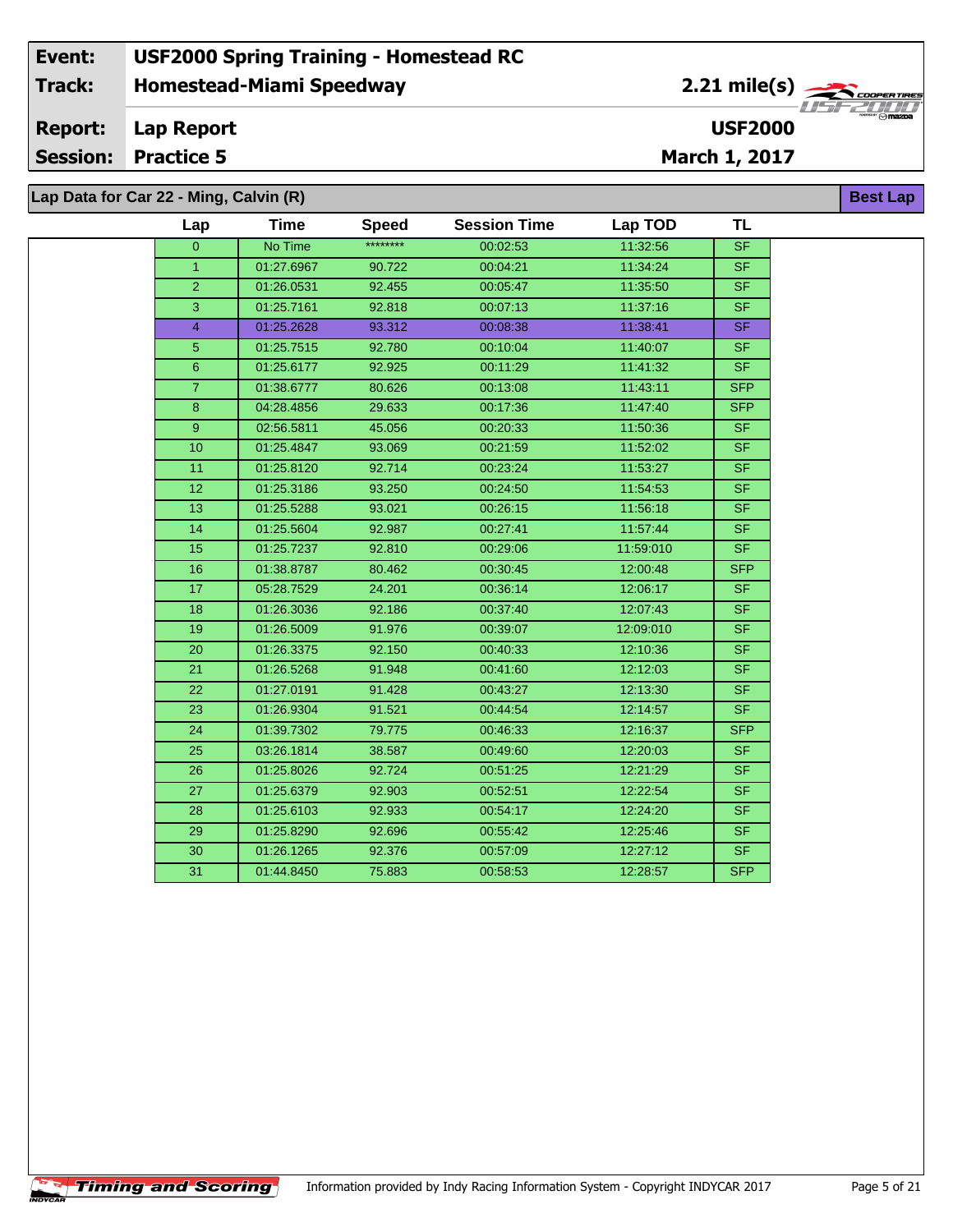**Lap Data for Car 23 - Kohl, Lucas**

 $\uparrow$ Timing and Scoring $\uparrow$ 

| Lap             | <b>Time</b> | <b>Speed</b> | <b>Session Time</b> | Lap TOD   | <b>TL</b>  |
|-----------------|-------------|--------------|---------------------|-----------|------------|
| $\overline{0}$  | No Time     | ********     | 00:03:24            | 11:33:27  | <b>SF</b>  |
| $\mathbf{1}$    | 01:27.8051  | 90.610       | 00:04:52            | 11:34:55  | <b>SF</b>  |
| $\overline{2}$  | 01:27.1497  | 91.291       | 00:06:19            | 11:36:22  | <b>SF</b>  |
| 3               | 01:27.2505  | 91.186       | 00:07:46            | 11:37:50  | <b>SF</b>  |
| 4               | 01:26.4510  | 92.029       | 00:09:13            | 11:39:16  | <b>SF</b>  |
| 5               | 01:27.1415  | 91.300       | 00:10:40            | 11:40:43  | SF         |
| $6\phantom{1}$  | 01:26.8025  | 91.656       | 00:12:07            | 11:42:010 | <b>SF</b>  |
| $\overline{7}$  | 01:26.8211  | 91.637       | 00:13:34            | 11:43:37  | <b>SF</b>  |
| $\bf8$          | 01:27.2424  | 91.194       | 00:15:01            | 11:45:04  | <b>SF</b>  |
| 9 <sup>°</sup>  | 01:26.9990  | 91.449       | 00:16:28            | 11:46:31  | <b>SF</b>  |
| 10              | 01:40.2452  | 79.365       | 00:18:08            | 11:48:11  | <b>SFP</b> |
| 11              | 05:36.7570  | 23.625       | 00:23:45            | 11:53:48  | <b>SF</b>  |
| 12 <sub>2</sub> | 01:26.9359  | 91.516       | 00:25:12            | 11:55:15  | <b>SF</b>  |
| 13              | 01:28.5121  | 89.886       | 00:26:40            | 11:56:43  | <b>SF</b>  |
| 14              | 01:38.4261  | 80.832       | 00:28:19            | 11:58:22  | <b>SFP</b> |
| 15              | 10:24.2635  | 12.745       | 00:38:43            | 12:08:46  | <b>SF</b>  |
| 16              | 01:26.5785  | 91.893       | 00:40:010           | 12:10:13  | <b>SF</b>  |
| 17              | 01:26.0567  | 92.451       | 00:41:36            | 12:11:39  | <b>SF</b>  |
| 18              | 01:26.4541  | 92.026       | 00:43:02            | 12:13:05  | <b>SF</b>  |
| 19              | 01:26.5592  | 91.914       | 00:44:29            | 12:14:32  | <b>SF</b>  |
| 20              | 01:35.9432  | 82.924       | 00:46:05            | 12:16:08  | <b>SF</b>  |
| 21              | 01:39.7280  | 79.777       | 00:47:44            | 12:17:47  | <b>SF</b>  |
| 22              | 01:43.6718  | 76.742       | 00:49:28            | 12:19:31  | <b>SF</b>  |
| 23              | 01:26.4094  | 92.073       | 00:50:54            | 12:20:58  | <b>SF</b>  |
| 24              | 01:26.5776  | 91.894       | 00:52:21            | 12:22:24  | <b>SF</b>  |
| 25              | 01:26.4654  | 92.014       | 00:53:47            | 12:23:51  | <b>SF</b>  |
| 26              | 01:39.4005  | 80.040       | 00:55:27            | 12:25:30  | <b>SFP</b> |
| 27              | 04:15.3221  | 31.161       | 00:59:42            | 12:29:45  | <b>SF</b>  |
| 28              | 01:40.2879  | 79.332       | 01:01:23            | 12:31:26  | <b>SFP</b> |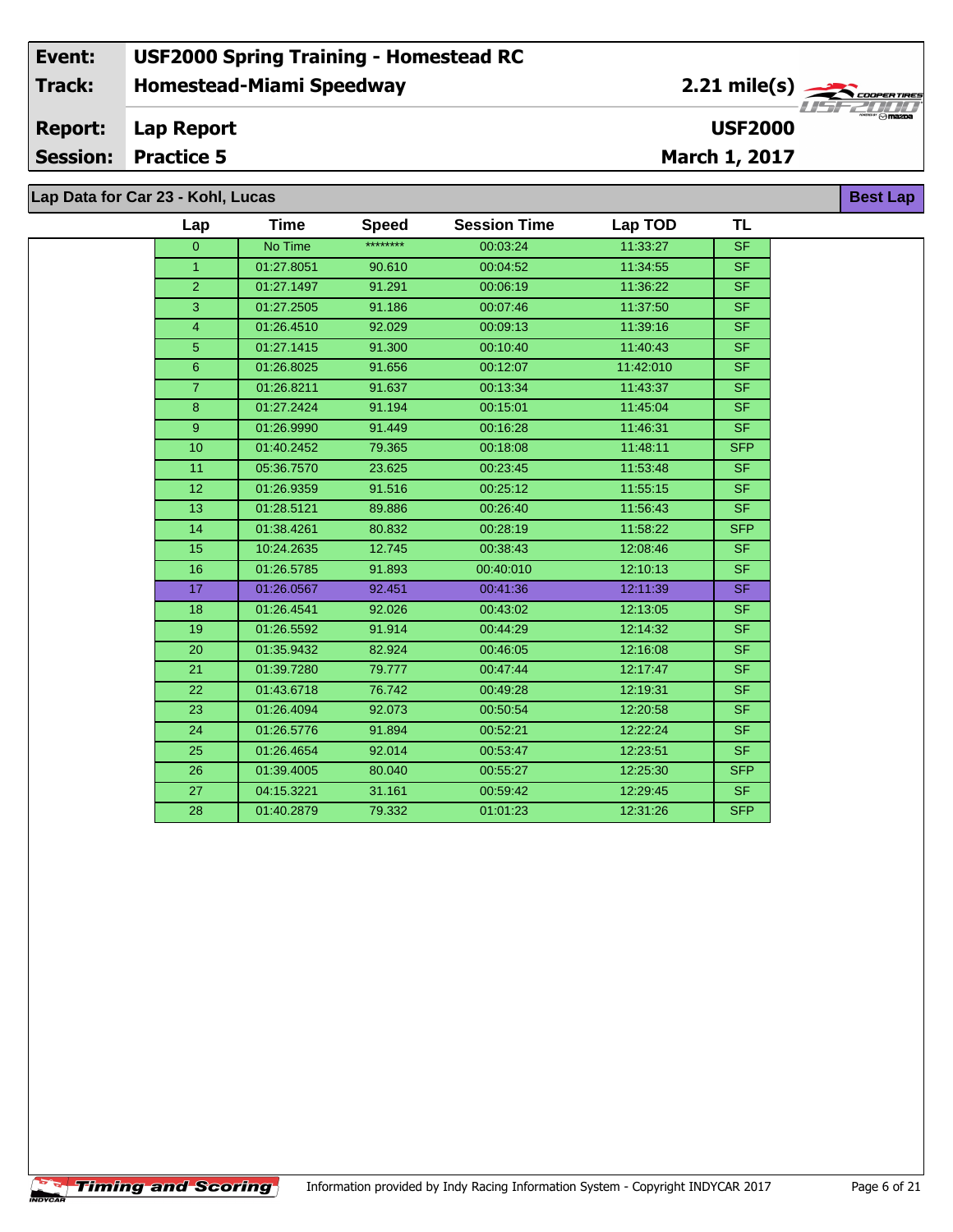**Lap Data for Car 3 - Askew, Oliver (R)**

| Lap             | Time       | <b>Speed</b> | <b>Session Time</b> | Lap TOD  | TL                       |
|-----------------|------------|--------------|---------------------|----------|--------------------------|
| $\overline{0}$  | No Time    | ********     | 00:13:20            | 11:43:23 | <b>SF</b>                |
| $\overline{1}$  | 01:25.1907 | 93.390       | 00:14:45            | 11:44:48 | <b>SF</b>                |
| $\overline{2}$  | 01:24.7184 | 93.911       | 00:16:010           | 11:46:13 | $\overline{\mathsf{SF}}$ |
| 3               | 01:38.2888 | 80.945       | 00:17:48            | 11:47:51 | <b>SFP</b>               |
| $\overline{4}$  | 03:11.2811 | 41.593       | 00:20:59            | 11:51:02 | SF.                      |
| 5               | 01:24.6248 | 94.015       | 00:22:24            | 11:52:27 | <b>SF</b>                |
| $6\overline{6}$ | 01:24.2730 | 94.407       | 00:23:48            | 11:53:51 | <b>SF</b>                |
| $\overline{7}$  | 01:24.4088 | 94.256       | 00:25:13            | 11:55:16 | <b>SF</b>                |
| 8               | 01:25.4108 | 93.150       | 00:26:38            | 11:56:41 | <b>SF</b>                |
| $\overline{9}$  | 01:24.9404 | 93.666       | 00:28:03            | 11:58:06 | <b>SF</b>                |
| 10              | 01:25.0144 | 93.584       | 00:29:28            | 11:59:31 | <b>SF</b>                |
| 11              | 01:24.7960 | 93.825       | 00:30:53            | 12:00:56 | <b>SF</b>                |
| 12 <sup>2</sup> | 01:25.1350 | 93.452       | 00:32:18            | 12:02:21 | <b>SF</b>                |
| 13              | 01:24.9580 | 93.646       | 00:33:43            | 12:03:46 | S <sub>F</sub>           |
| 14              | 01:24.9072 | 93.702       | 00:35:08            | 12:05:11 | <b>SF</b>                |
| 15              | 01:25.0270 | 93.570       | 00:36:33            | 12:06:36 | S <sub>F</sub>           |
| 16              | 01:25.0348 | 93.562       | 00:37:58            | 12:08:01 | <b>SF</b>                |
| 17              | 01:25.1568 | 93.428       | 00:39:23            | 12:09:26 | <b>SF</b>                |
| 18              | 01:25.0763 | 93.516       | 00:40:48            | 12:10:51 | <b>SF</b>                |
| 19              | 01:25.0445 | 93.551       | 00:42:13            | 12:12:16 | <b>SF</b>                |
| 20              | 01:25.0110 | 93.588       | 00:43:38            | 12:13:41 | <b>SF</b>                |
| 21              | 01:25.1482 | 93.437       | 00:45:03            | 12:15:06 | <b>SF</b>                |
| 22              | 01:35.9524 | 82.916       | 00:46:39            | 12:16:42 | <b>SFP</b>               |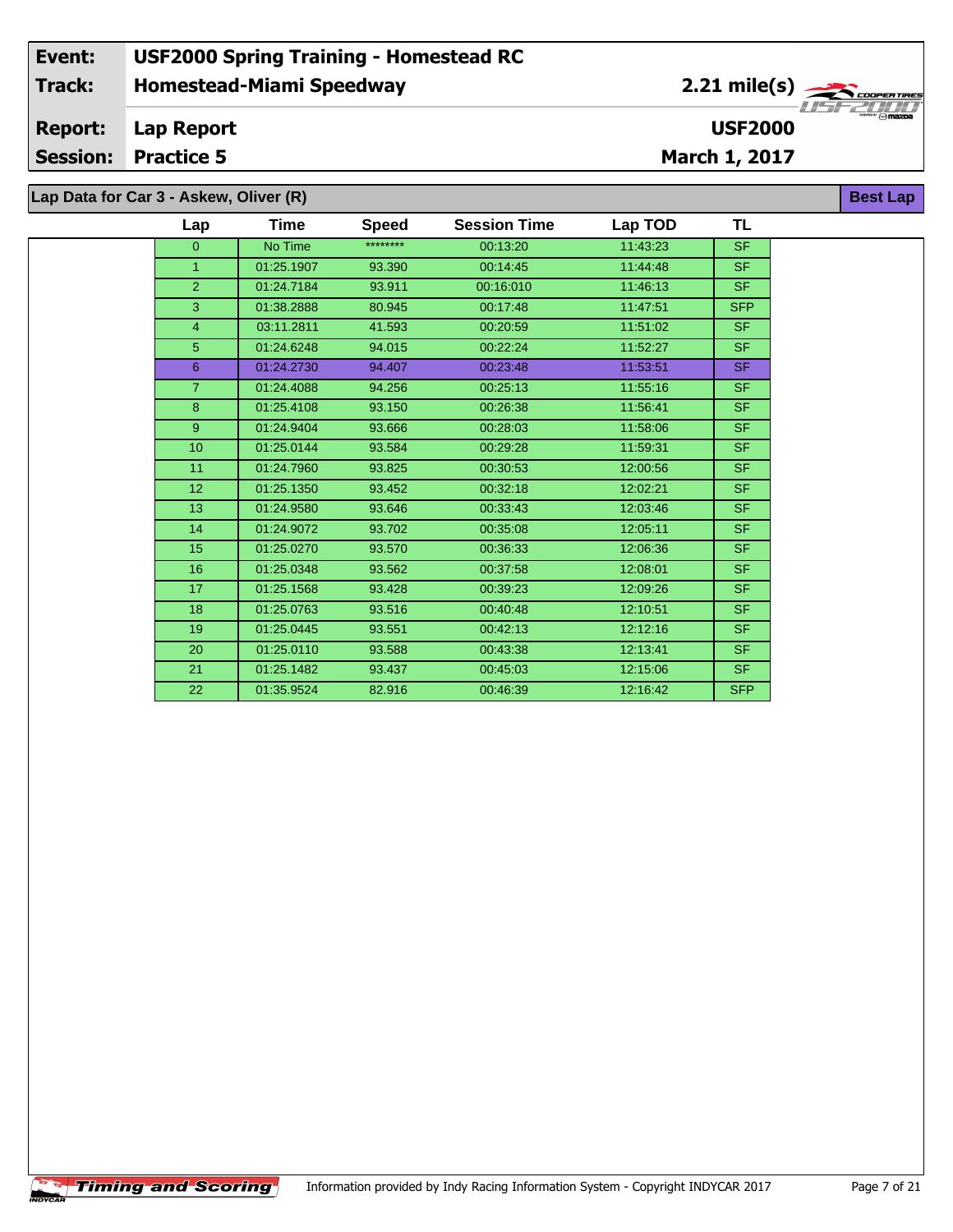| Data for Car 31 - Kirkwood, Kyle (R) |                 |            |              |                     |          |            |  |  |  |  |  |
|--------------------------------------|-----------------|------------|--------------|---------------------|----------|------------|--|--|--|--|--|
|                                      | Lap             | Time       | <b>Speed</b> | <b>Session Time</b> | Lap TOD  | TL.        |  |  |  |  |  |
|                                      | $\overline{0}$  | No Time    | ********     | 00:04:23            | 11:34:26 | <b>SFP</b> |  |  |  |  |  |
|                                      | $\mathbf{1}$    | 02:39.8828 | 49.761       | 00:07:03            | 11:37:06 | <b>SF</b>  |  |  |  |  |  |
|                                      | $\overline{2}$  | 01:26.8729 | 91.582       | 00:08:30            | 11:38:33 | <b>SF</b>  |  |  |  |  |  |
|                                      | 3               | 01:26.7438 | 91.718       | 00:09:56            | 11:39:60 | <b>SF</b>  |  |  |  |  |  |
|                                      | $\overline{4}$  | 01:27.0685 | 91.376       | 00:11:23            | 11:41:27 | <b>SF</b>  |  |  |  |  |  |
|                                      | 5 <sup>5</sup>  | 01:26.4887 | 91.989       | 00:12:50            | 11:42:53 | <b>SF</b>  |  |  |  |  |  |
|                                      | 6               | 01:26.3754 | 92.110       | 00:14:16            | 11:44:19 | <b>SF</b>  |  |  |  |  |  |
|                                      | $\overline{7}$  | 01:26.5111 | 91.965       | 00:15:43            | 11:45:46 | <b>SF</b>  |  |  |  |  |  |
|                                      | 8               | 01:38.6177 | 80.675       | 00:17:21            | 11:47:25 | <b>SFP</b> |  |  |  |  |  |
|                                      | 9               | 07:07.9146 | 18.592       | 00:24:29            | 11:54:32 | <b>SF</b>  |  |  |  |  |  |
|                                      | 10 <sup>1</sup> | 01:26.6955 | 91.769       | 00:25:56            | 11:55:59 | <b>SF</b>  |  |  |  |  |  |
|                                      | 11              | 01:26.4192 | 92.063       | 00:27:23            | 11:57:26 | <b>SF</b>  |  |  |  |  |  |
|                                      | 12 <sub>2</sub> | 01:26.0729 | 92.433       | 00:28:49            | 11:58:52 | <b>SF</b>  |  |  |  |  |  |
|                                      | 13              | 01:26.6284 | 91.841       | 00:30:15            | 12:00:18 | <b>SF</b>  |  |  |  |  |  |
|                                      | 14              | 01:26.9312 | 91.521       | 00:31:42            | 12:01:45 | SF.        |  |  |  |  |  |
|                                      | 15              | 01:37.0154 | 82.008       | 00:33:19            | 12:03:22 | <b>SFP</b> |  |  |  |  |  |
|                                      | 16              | 20:40.6932 | 6.413        | 00:53:60            | 12:24:03 | SF.        |  |  |  |  |  |
|                                      | 17              | 01:26.4563 | 92.023       | 00:55:26            | 12:25:29 | <b>SF</b>  |  |  |  |  |  |
|                                      | 18              | 01:26.5610 | 91.912       | 00:56:53            | 12:26:56 | <b>SF</b>  |  |  |  |  |  |
|                                      | 19              | 01:26.0967 | 92.408       | 00:58:19            | 12:28:22 | <b>SF</b>  |  |  |  |  |  |
|                                      | 20              | 01:26.3598 | 92.126       | 00:59:45            | 12:29:48 | SF.        |  |  |  |  |  |
|                                      | 21              | 01:42.0086 | 77.993       | 01:01:27            | 12:31:30 | <b>SFP</b> |  |  |  |  |  |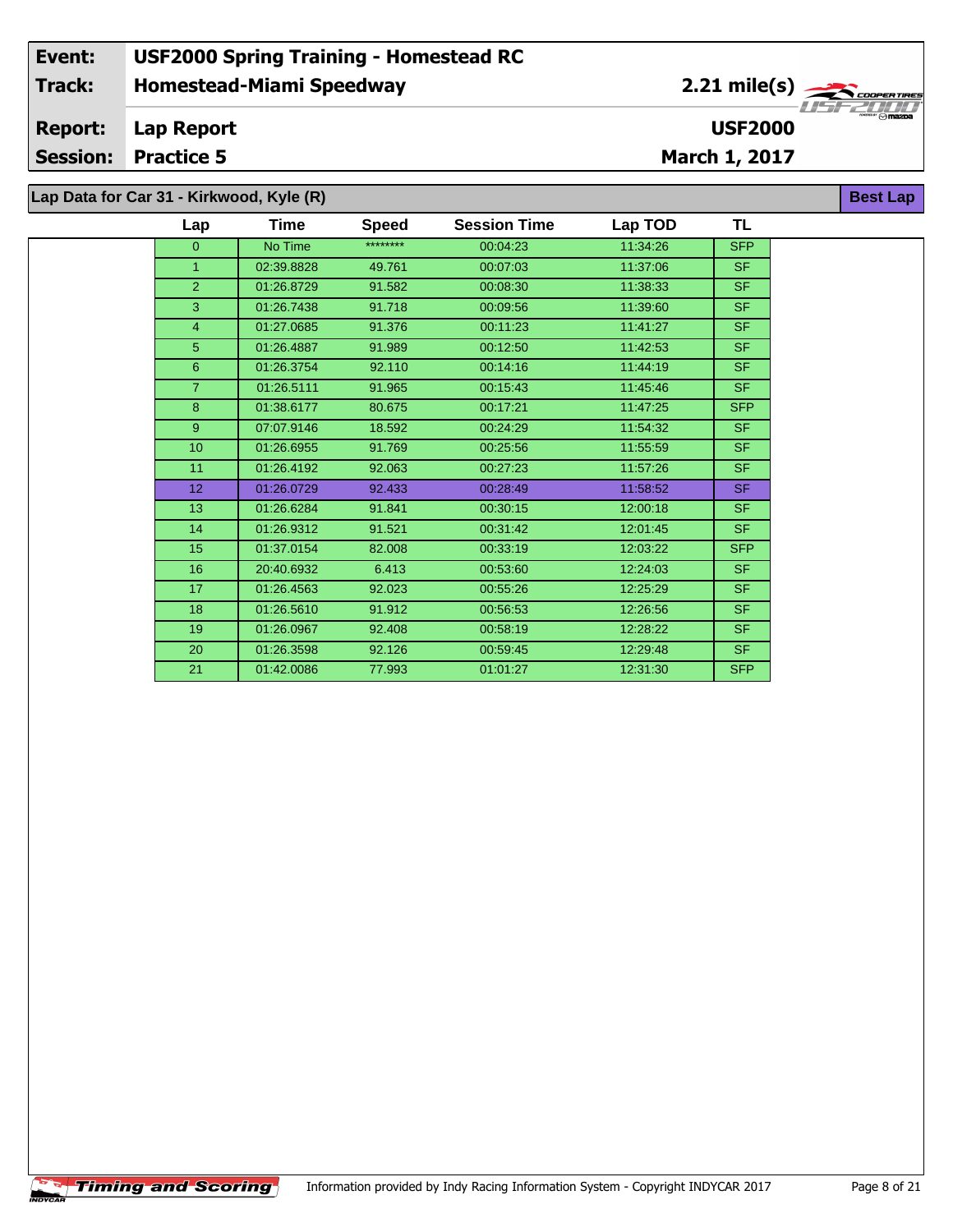#### **Event: USF2000 Spring Training - Homestead RC 2.21 mile(s) Track: Homestead-Miami Speedway** COOPERTIRE  $\frac{1}{2}$ **Report: Lap Report USF2000 Session: Practice 5 March 1, 2017 Lap Data for Car 34 - Wright, Kris (R) Best Lap**

| Lap             | Time       | <b>Speed</b> | <b>Session Time</b> | Lap TOD  | TL         |
|-----------------|------------|--------------|---------------------|----------|------------|
| $\mathbf{0}$    | No Time    | ********     | 00:02:39            | 11:32:42 | SF         |
| $\mathbf{1}$    | 01:47.5915 | 73.946       | 00:04:27            | 11:34:30 | SF.        |
| $\overline{2}$  | 01:27.6383 | 90.782       | 00:05:55            | 11:35:58 | SF.        |
| 3               | 01:27.2188 | 91.219       | 00:07:22            | 11:37:25 | SF.        |
| $\overline{4}$  | 01:26.4804 | 91.998       | 00:08:48            | 11:38:51 | SF.        |
| 5               | 01:26.6760 | 91.790       | 00:10:15            | 11:40:18 | <b>SF</b>  |
| $6\phantom{1}$  | 01:26.6051 | 91.865       | 00:11:42            | 11:41:45 | SF.        |
| $\overline{7}$  | 01:36.5539 | 82.400       | 00:13:18            | 11:43:21 | <b>SFP</b> |
| 8               | 08:02.7493 | 16.481       | 00:21:21            | 11:51:24 | SF.        |
| 9 <sup>°</sup>  | 01:27.3504 | 91.081       | 00:22:48            | 11:52:51 | <b>SF</b>  |
| 10              | 01:28.5343 | 89.863       | 00:24:17            | 11:54:20 | SF.        |
| 11              | 01:26.8452 | 91.611       | 00:25:44            | 11:55:47 | SF.        |
| 12 <sub>2</sub> | 01:26.4565 | 92.023       | 00:27:10            | 11:57:13 | SF.        |
| 13 <sup>°</sup> | 01:38.5025 | 80.770       | 00:28:49            | 11:58:52 | SFP        |
| 14              | 05:03.0262 | 26.255       | 00:33:52            | 12:03:55 | <b>SF</b>  |
| 15 <sub>2</sub> | 01:27.5594 | 90.864       | 00:35:19            | 12:05:22 | SF.        |
| 16              | 01:26.7408 | 91.722       | 00:36:46            | 12:06:49 | SF.        |
| 17 <sub>2</sub> | 01:28.0868 | 90.320       | 00:38:14            | 12:08:17 | SF.        |
| 18              | 01:27.3655 | 91.066       | 00:39:41            | 12:09:44 | SF.        |
| 19              | 01:26.5912 | 91.880       | 00:41:08            | 12:11:11 | SF.        |
| 20              | 01:27.2278 | 91.209       | 00:42:35            | 12:12:38 | SF.        |
| 21              | 01:40.2305 | 79.377       | 00:44:15            | 12:14:18 | <b>SFP</b> |
| 22              | 08:01.5666 | 16.521       | 00:52:17            | 12:22:20 | SF.        |
| 23              | 01:26.2980 | 92.192       | 00:53:43            | 12:23:46 | SF.        |
| 24              | 01:26.0669 | 92.440       | 00:55:09            | 12:25:12 | SF.        |
| 25              | 01:26.0752 | 92.431       | 00:56:35            | 12:26:38 | SF.        |
| 26              | 01:26.0673 | 92.439       | 00:58:01            | 12:28:05 | <b>SF</b>  |
| 27              | 01:26.0787 | 92.427       | 00:59:28            | 12:29:31 | SF.        |
| 28              | 01:25.8056 | 92.721       | 01:00:53            | 12:30:56 | SF.        |
|                 |            |              |                     |          |            |

 $\sqrt{\textbf{T}}$ iming and Scoring $\sqrt{\textbf{S}}$ 

CAR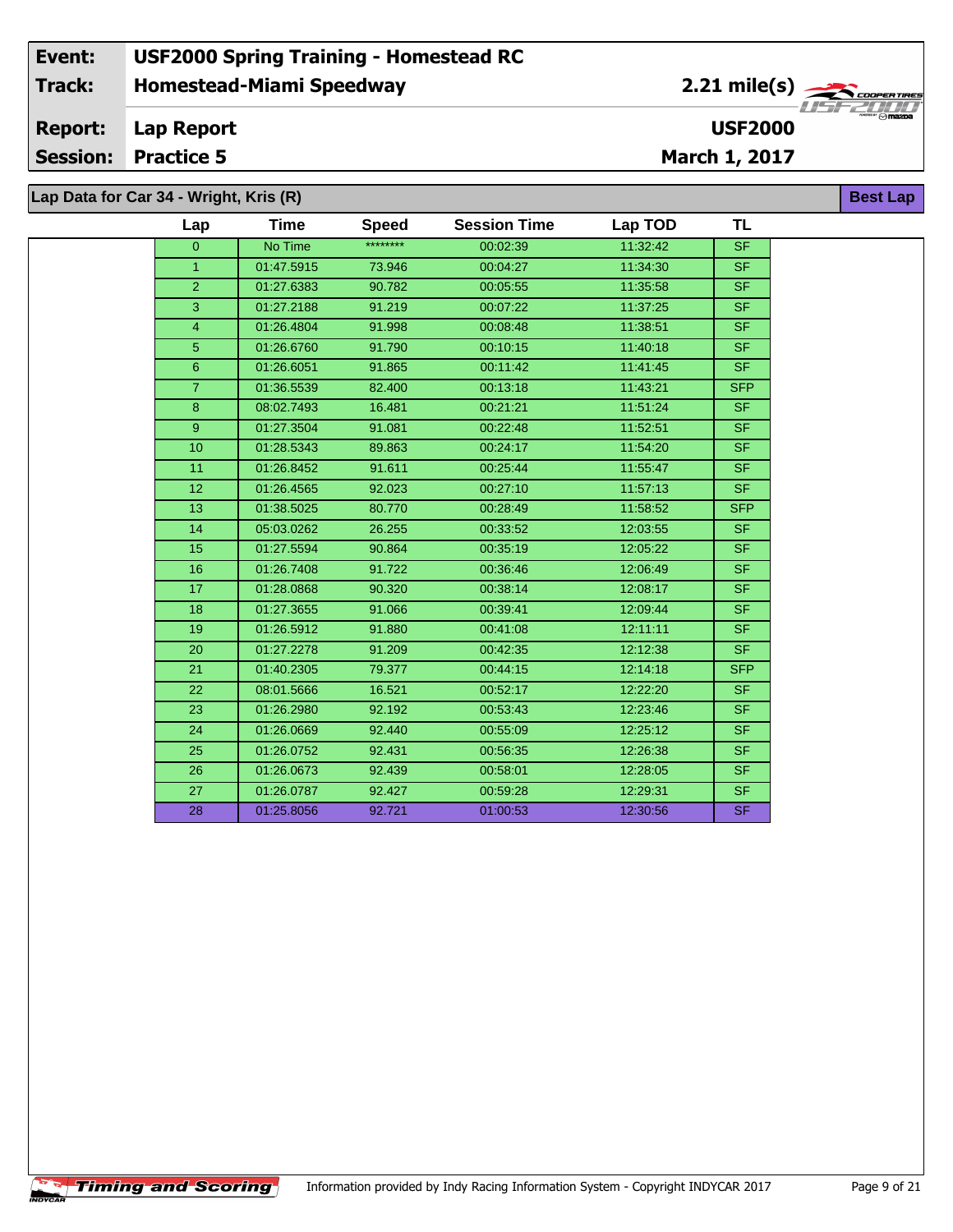## **Homestead-Miami Speedway Lap Report March 1, 2017 Event: USF2000 Spring Training - Homestead RC Track: Report: Session: Practice 5 USF2000** 2.21 mile(s) **Best Lap Lap Data for Car 36 - Dickerson, Dakota**

| Lap             | Time       | <b>Speed</b> | <b>Session Time</b> | Lap TOD   | <b>TL</b>  |
|-----------------|------------|--------------|---------------------|-----------|------------|
| $\overline{0}$  | No Time    | ********     | 00:15:07            | 11:45:010 | <b>SF</b>  |
| 1               | 01:26.7713 | 91.689       | 00:16:34            | 11:46:37  | <b>SF</b>  |
| $\overline{2}$  | 01:39.2659 | 80.148       | 00:18:13            | 11:48:16  | <b>SFP</b> |
| 3               | 03:36.0730 | 36.821       | 00:21:49            | 11:51:52  | <b>SF</b>  |
| $\overline{4}$  | 01:26.2947 | 92.196       | 00:23:15            | 11:53:18  | SF.        |
| 5 <sup>5</sup>  | 01:26.4831 | 91.995       | 00:24:42            | 11:54:45  | <b>SF</b>  |
| $6\phantom{1}$  | 01:26.2924 | 92.198       | 00:26:08            | 11:56:11  | <b>SF</b>  |
| $\overline{7}$  | 01:26.5046 | 91.972       | 00:27:34            | 11:57:38  | <b>SF</b>  |
| 8               | 01:26.0093 | 92.502       | 00:29:00            | 11:59:04  | <b>SF</b>  |
| 9 <sup>°</sup>  | 01:26.5172 | 91.959       | 00:30:27            | 12:00:30  | <b>SF</b>  |
| 10              | 01:38.1019 | 81.099       | 00:32:05            | 12:02:08  | <b>SFP</b> |
| 11              | 16:57.7288 | 7.817        | 00:49:03            | 12:19:06  | <b>SF</b>  |
| 12 <sup>2</sup> | 01:26.2608 | 92.232       | 00:50:29            | 12:20:32  | <b>SF</b>  |
| 13              | 01:25.8792 | 92.642       | 00:51:55            | 12:21:58  | <b>SF</b>  |
| 14              | 01:26.1604 | 92.339       | 00:53:21            | 12:23:24  | <b>SF</b>  |
| 15              | 01:25.8972 | 92.622       | 00:54:47            | 12:24:50  | <b>SF</b>  |
| 16              | 01:25.7731 | 92.756       | 00:56:13            | 12:26:16  | <b>SF</b>  |
| 17              | 01:25.9455 | 92.570       | 00:57:39            | 12:27:42  | <b>SF</b>  |
| 18              | 01:25.7680 | 92.762       | 00:59:04            | 12:29:08  | <b>SF</b>  |
| 19              | 01:25.9073 | 92.611       | 01:00:30            | 12:30:34  | SF.        |
| 19              | No Time    | ********     | 01:02:12            | 12:32:15  | <b>SFP</b> |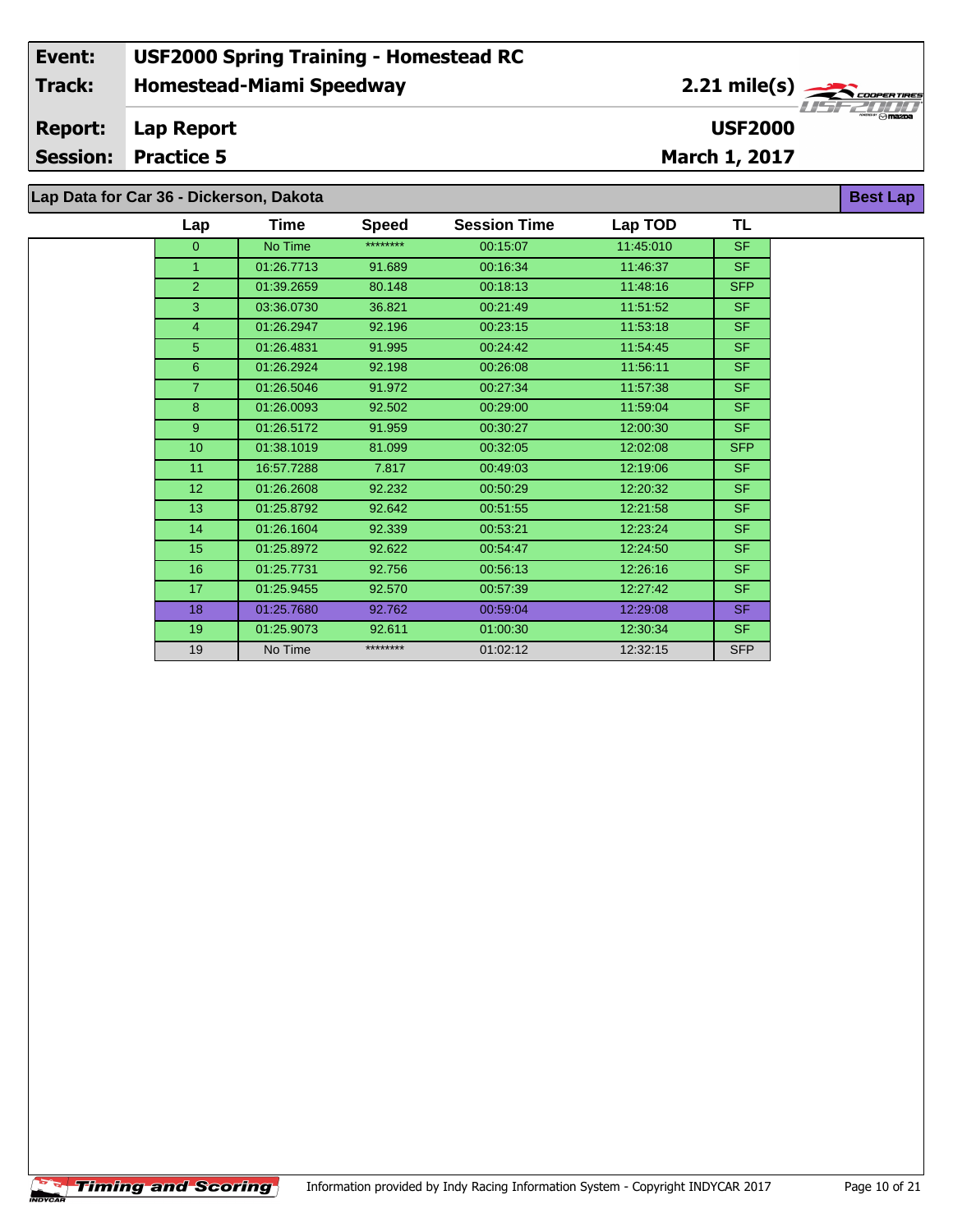| Lap Data for Car 37 - Castro, Andre (R) |  |
|-----------------------------------------|--|
|-----------------------------------------|--|

| Lap             | Time       | <b>Speed</b> | <b>Session Time</b> | Lap TOD  | TL         |  |
|-----------------|------------|--------------|---------------------|----------|------------|--|
| $\overline{0}$  | No Time    | ********     | 00:17:010           | 11:47:13 | <b>SF</b>  |  |
| $\mathbf{1}$    | 01:42.2184 | 77.833       | 00:18:52            | 11:48:55 | <b>SFP</b> |  |
| $\overline{2}$  | 03:04.8128 | 43.049       | 00:21:57            | 11:51:60 | <b>SF</b>  |  |
| 3               | 01:25.9817 | 92.531       | 00:23:23            | 11:53:26 | <b>SF</b>  |  |
| $\overline{4}$  | 01:25.7102 | 92.824       | 00:24:48            | 11:54:52 | <b>SF</b>  |  |
| 5               | 01:25.7320 | 92.801       | 00:26:14            | 11:56:17 | <b>SF</b>  |  |
| 6               | 01:31.7057 | 86.756       | 00:27:46            | 11:57:49 | <b>SF</b>  |  |
| $\overline{7}$  | 01:26.2458 | 92.248       | 00:29:12            | 11:59:15 | <b>SF</b>  |  |
| 8               | 01:29.1023 | 89.291       | 00:30:41            | 12:00:44 | <b>SF</b>  |  |
| 9               | 01:26.3159 | 92.173       | 00:32:08            | 12:02:11 | <b>SF</b>  |  |
| 10 <sup>1</sup> | 01:47.7359 | 73.847       | 00:33:55            | 12:03:58 | <b>SFP</b> |  |
| 11              | 15:34.7754 | 8.511        | 00:49:30            | 12:19:33 | <b>SF</b>  |  |
| 12 <sub>2</sub> | 01:34.1220 | 84.529       | 00:51:04            | 12:21:07 | <b>SF</b>  |  |
| 13              | 01:25.7799 | 92.749       | 00:52:30            | 12:22:33 | <b>SF</b>  |  |
| 14              | 01:25.7461 | 92.786       | 00:53:56            | 12:23:59 | <b>SF</b>  |  |
| 15              | 01:25.6902 | 92.846       | 00:55:21            | 12:25:24 | <b>SF</b>  |  |
| 16              | 01:25.4638 | 93.092       | 00:56:47            | 12:26:50 | SF.        |  |
| 17              | 01:39.9209 | 79.623       | 00:58:27            | 12:28:30 | <b>SF</b>  |  |
| 18              | 01:25.6977 | 92.838       | 00:59:52            | 12:29:56 | SF.        |  |
| 19              | 01:54.6507 | 69.393       | 01:01:47            | 12:31:50 | <b>SFP</b> |  |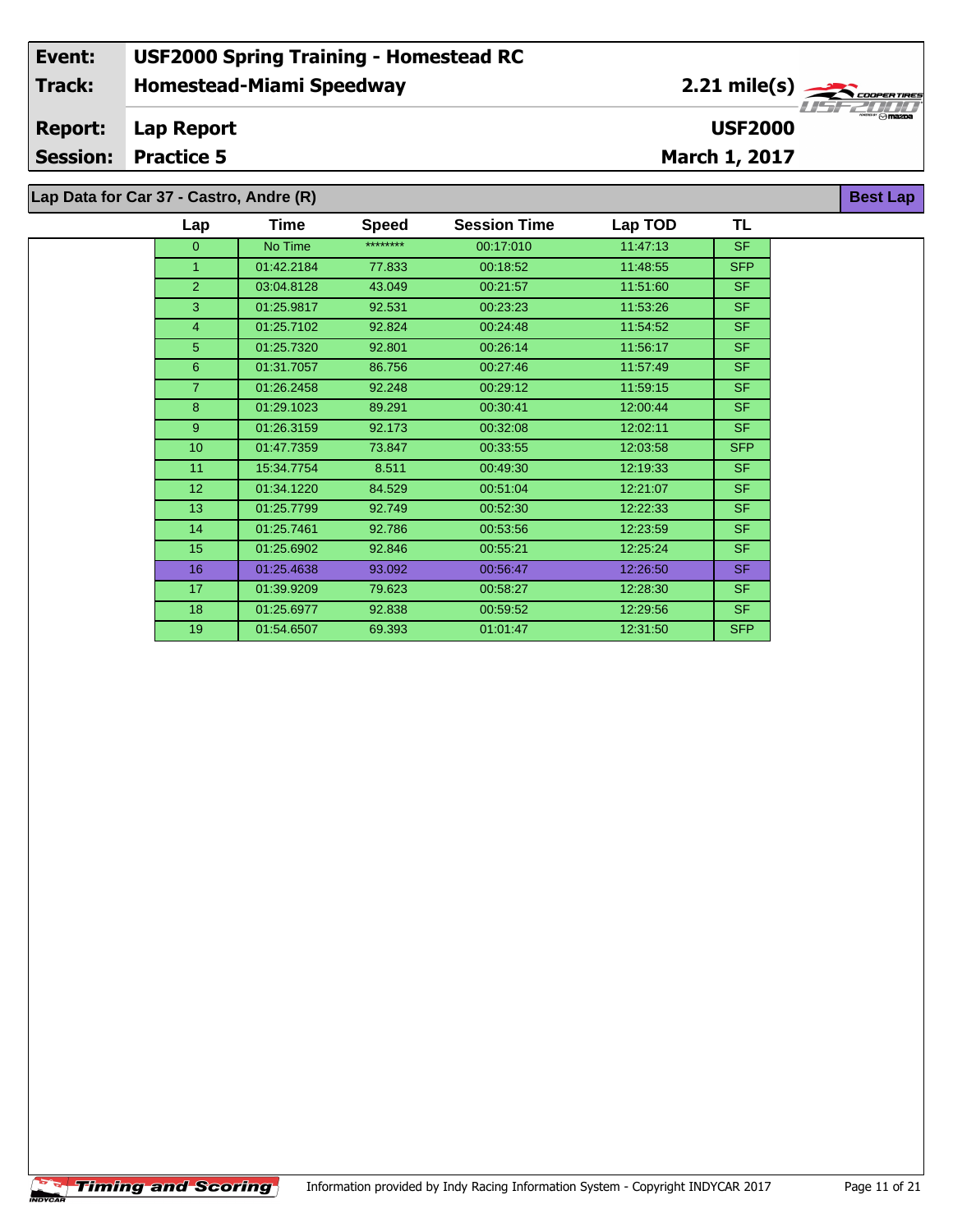## **Homestead-Miami Speedway Lap Report March 1, 2017 Event: USF2000 Spring Training - Homestead RC Track: Report: Session: Practice 5 USF2000** 2.21 mile(s) **Best Lap Lap Data for Car 38 - VeeKay, Rinus (R)**

| $P^{\text{max}}$ is said to reciding in the state |             |              |                     |          |            |  |  |
|---------------------------------------------------|-------------|--------------|---------------------|----------|------------|--|--|
| Lap                                               | <b>Time</b> | <b>Speed</b> | <b>Session Time</b> | Lap TOD  | <b>TL</b>  |  |  |
| $\overline{0}$                                    | No Time     | ********     | 00:13:31            | 11:43:34 | <b>SF</b>  |  |  |
| $\mathbf{1}$                                      | 01:26.1271  | 92.375       | 00:14:57            | 11:45:00 | SF.        |  |  |
| $\overline{2}$                                    | 01:25.6011  | 92.943       | 00:16:23            | 11:46:26 | SF.        |  |  |
| 3                                                 | 01:25.6350  | 92.906       | 00:17:49            | 11:47:52 | <b>SF</b>  |  |  |
| $\overline{4}$                                    | 01:38.0117  | 81.174       | 00:19:27            | 11:49:30 | <b>SFP</b> |  |  |
| 5                                                 | 02:35.7369  | 51.086       | 00:22:02            | 11:52:05 | <b>SF</b>  |  |  |
| $6\phantom{1}$                                    | 01:25.5909  | 92.954       | 00:23:28            | 11:53:31 | <b>SF</b>  |  |  |
| $\overline{7}$                                    | 01:25.3548  | 93.211       | 00:24:53            | 11:54:56 | SF.        |  |  |
| 8                                                 | 01:26.0824  | 92.423       | 00:26:19            | 11:56:22 | <b>SF</b>  |  |  |
| 9 <sup>°</sup>                                    | 01:25.6146  | 92.928       | 00:27:45            | 11:57:48 | <b>SF</b>  |  |  |
| 10                                                | 01:25.4537  | 93.103       | 00:29:10            | 11:59:14 | <b>SF</b>  |  |  |
| 11                                                | 01:26.0869  | 92.418       | 00:30:37            | 12:00:40 | <b>SF</b>  |  |  |
| 12 <sub>2</sub>                                   | 01:36.9589  | 82.055       | 00:32:13            | 12:02:17 | <b>SFP</b> |  |  |
| 13                                                | 17:02.5049  | 7.781        | 00:49:16            | 12:19:19 | SF.        |  |  |
| 14                                                | 01:27.3118  | 91.122       | 00:50:43            | 12:20:46 | SF.        |  |  |
| 15                                                | 01:25.4131  | 93.147       | 00:52:09            | 12:22:12 | <b>SF</b>  |  |  |
| 16                                                | 01:25.7267  | 92.807       | 00:53:34            | 12:23:38 | SF         |  |  |
| 17                                                | 01:25.3016  | 93.269       | 00:54:60            | 12:25:03 | SF.        |  |  |
| 18                                                | 01:45.0826  | 75.712       | 00:56:45            | 12:26:48 | <b>SFP</b> |  |  |
| 19                                                | 02:00.7841  | 65.870       | 00:58:46            | 12:28:49 | SF.        |  |  |
| 20                                                | 01:25.2920  | 93.280       | 01:00:11            | 12:30:14 | SF.        |  |  |
| 20                                                | No Time     | ********     | 01:01:48            | 12:31:51 | <b>SFP</b> |  |  |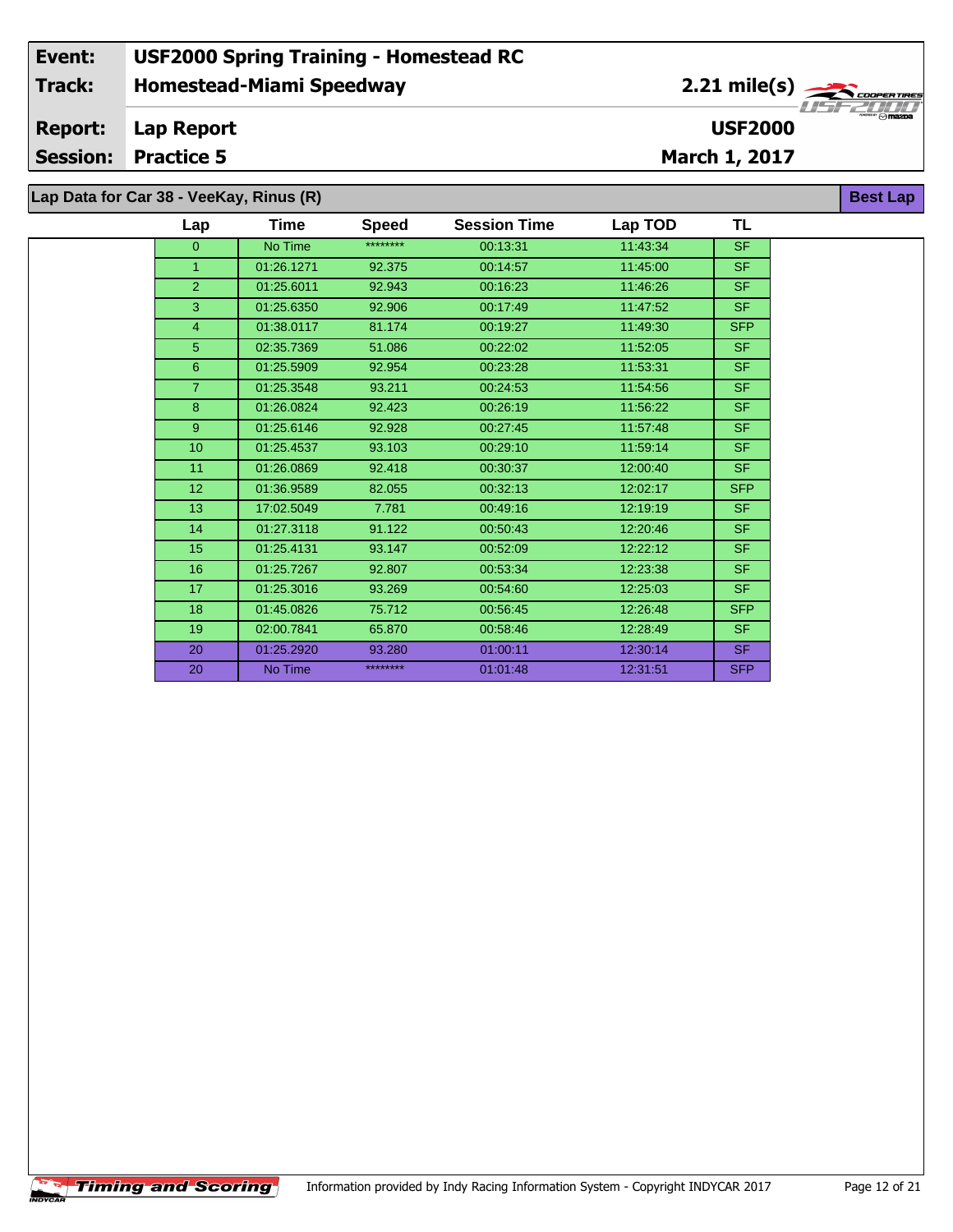#### **Event: USF2000 Spring Training - Homestead RC 2.21 mile(s) Track: Homestead-Miami Speedway** COOPERTIR **Report: Lap Report USF2000 Session: Practice 5 March 1, 2017** Lap | **Best Lap**

| Data for Car 7 - Wojcik, Devin (R) |            |              |                     |          |                          |  |  |  |
|------------------------------------|------------|--------------|---------------------|----------|--------------------------|--|--|--|
| Lap                                | Time       | <b>Speed</b> | <b>Session Time</b> | Lap TOD  | <b>TL</b>                |  |  |  |
| $\mathbf{0}$                       | No Time    | ********     | 00:06:45            | 11:36:48 | <b>SFP</b>               |  |  |  |
| $\mathbf{1}$                       | 03:09.8730 | 41.902       | 00:09:55            | 11:39:58 | SF.                      |  |  |  |
| $\overline{2}$                     | 01:29.6033 | 88.791       | 00:11:25            | 11:41:28 | <b>SF</b>                |  |  |  |
| 3                                  | 01:28.5935 | 89.803       | 00:12:53            | 11:42:56 | <b>SF</b>                |  |  |  |
| $\overline{4}$                     | 01:29.1927 | 89.200       | 00:14:23            | 11:44:26 | <b>SF</b>                |  |  |  |
| 5                                  | 01:34.1907 | 84.467       | 00:15:57            | 11:45:60 | <b>SF</b>                |  |  |  |
| 6                                  | 01:42.6363 | 77.516       | 00:17:39            | 11:47:42 | <b>SFP</b>               |  |  |  |
| $\overline{7}$                     | 07:31.8818 | 17.606       | 00:25:11            | 11:55:14 | <b>SF</b>                |  |  |  |
| 8                                  | 01:27.5620 | 90.861       | 00:26:39            | 11:56:42 | SF.                      |  |  |  |
| $\boldsymbol{9}$                   | 01:26.9823 | 91.467       | 00:28:06            | 11:58:09 | $\overline{\mathsf{SF}}$ |  |  |  |
| 10                                 | 01:26.7800 | 91.680       | 00:29:33            | 11:59:36 | SF.                      |  |  |  |
| 11                                 | 01:26.9059 | 91.547       | 00:30:59            | 12:01:03 | <b>SF</b>                |  |  |  |
| 12                                 | 01:27.2301 | 91.207       | 00:32:27            | 12:02:30 | SF.                      |  |  |  |
| 13                                 | 01:27.1129 | 91.330       | 00:33:54            | 12:03:57 | <b>SF</b>                |  |  |  |
| 14                                 | 01:27.2049 | 91.233       | 00:35:21            | 12:05:24 | SF.                      |  |  |  |
| 15                                 | 01:27.4825 | 90.944       | 00:36:48            | 12:06:52 | <b>SF</b>                |  |  |  |
| 16                                 | 01:36.9744 | 82.042       | 00:38:25            | 12:08:29 | <b>SFP</b>               |  |  |  |
| 17                                 | 06:06.4086 | 21.713       | 00:44:32            | 12:14:35 | SF.                      |  |  |  |
| 18                                 | 01:27.4373 | 90.991       | 00:45:59            | 12:16:02 | <b>SF</b>                |  |  |  |
| 19                                 | 01:27.6939 | 90.725       | 00:47:27            | 12:17:30 | SF.                      |  |  |  |
| 20                                 | 01:27.3890 | 91.041       | 00:48:54            | 12:18:57 | <b>SF</b>                |  |  |  |
| 21                                 | 01:27.6373 | 90.783       | 00:50:22            | 12:20:25 | SF.                      |  |  |  |
| $\overline{22}$                    | 01:27.7152 | 90.703       | 00:51:50            | 12:21:53 | <b>SF</b>                |  |  |  |
| 23                                 | 01:37.3781 | 81.702       | 00:53:27            | 12:23:30 | <b>SFP</b>               |  |  |  |
| 24                                 | 04:45.3754 | 27.879       | 00:58:12            | 12:28:16 | SF.                      |  |  |  |
| 25                                 | 01:28.2587 | 90.144       | 00:59:41            | 12:29:44 | <b>SF</b>                |  |  |  |
| 26                                 | 01:38.6658 | 80.636       | 01:01:19            | 12:31:23 | <b>SFP</b>               |  |  |  |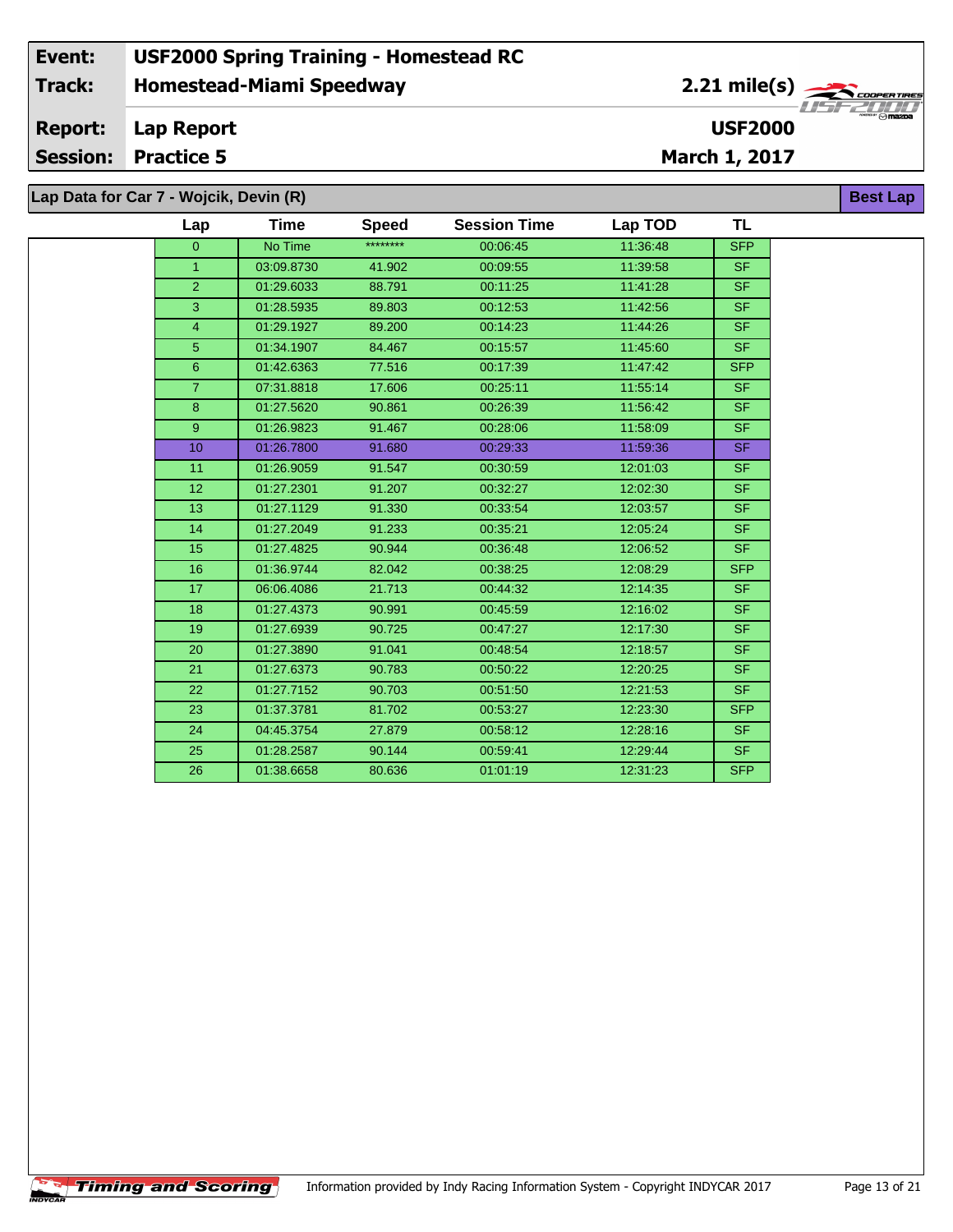## **Homestead-Miami Speedway Lap Report March 1, 2017 Event: USF2000 Spring Training - Homestead RC Track: Report: Session: Practice 5 USF2000** 2.21 mile(s) **Best Lap Lap Data for Car 8 - Tomaselli\*, Bruna (R)**

| Lap             | Time       | <b>Speed</b> | <b>Session Time</b> | Lap TOD  | <b>TL</b>  |
|-----------------|------------|--------------|---------------------|----------|------------|
| $\overline{0}$  | No Time    | ********     | 00:03:38            | 11:33:41 | <b>SF</b>  |
| $\mathbf{1}$    | 01:31.0916 | 87.341       | 00:05:09            | 11:35:12 | SF.        |
| $\overline{2}$  | 01:29.7625 | 88.634       | 00:06:39            | 11:36:42 | SF.        |
| 3               | 01:29.4447 | 88.949       | 00:08:08            | 11:38:11 | SF.        |
| 4               | 01:29.2687 | 89.124       | 00:09:37            | 11:39:40 | SF.        |
| 5               | 01:28.9290 | 89.465       | 00:11:06            | 11:41:09 | SF.        |
| 6               | 01:28.7735 | 89.621       | 00:12:35            | 11:42:38 | <b>SF</b>  |
| $\overline{7}$  | 01:28.8422 | 89.552       | 00:14:04            | 11:44:07 | <b>SF</b>  |
| 8               | 01:33.6816 | 84.926       | 00:15:38            | 11:45:41 | SF.        |
| 9 <sup>°</sup>  | 01:31.5140 | 86.938       | 00:17:09            | 11:47:12 | SF.        |
| 10              | 01:51.5997 | 71.291       | 00:19:01            | 11:49:04 | <b>SFP</b> |
| 11              | 13:19.2185 | 9.955        | 00:32:20            | 12:02:23 | SF.        |
| 12 <sub>2</sub> | 01:29.8527 | 88.545       | 00:33:50            | 12:03:53 | SF.        |
| 13              | 01:30.4355 | 87.974       | 00:35:20            | 12:05:23 | SF.        |
| 14              | 01:29.7659 | 88.631       | 00:36:50            | 12:06:53 | SF.        |
| 15              | 01:29.6532 | 88.742       | 00:38:20            | 12:08:23 | SF.        |
| 16              | 01:29.6018 | 88.793       | 00:39:49            | 12:09:52 | <b>SF</b>  |
| 17              | 01:31.3216 | 87.121       | 00:41:21            | 12:11:24 | SF.        |
| 18              | 01:29.5379 | 88.856       | 00:42:50            | 12:12:53 | SF.        |
| 19              | 01:30.3781 | 88.030       | 00:44:20            | 12:14:24 | SF.        |
| 20              | 01:29.4947 | 88.899       | 00:45:50            | 12:15:53 | SF.        |
| 21              | 01:52.2043 | 70.906       | 00:47:42            | 12:17:45 | <b>SFP</b> |
|                 |            |              |                     |          |            |

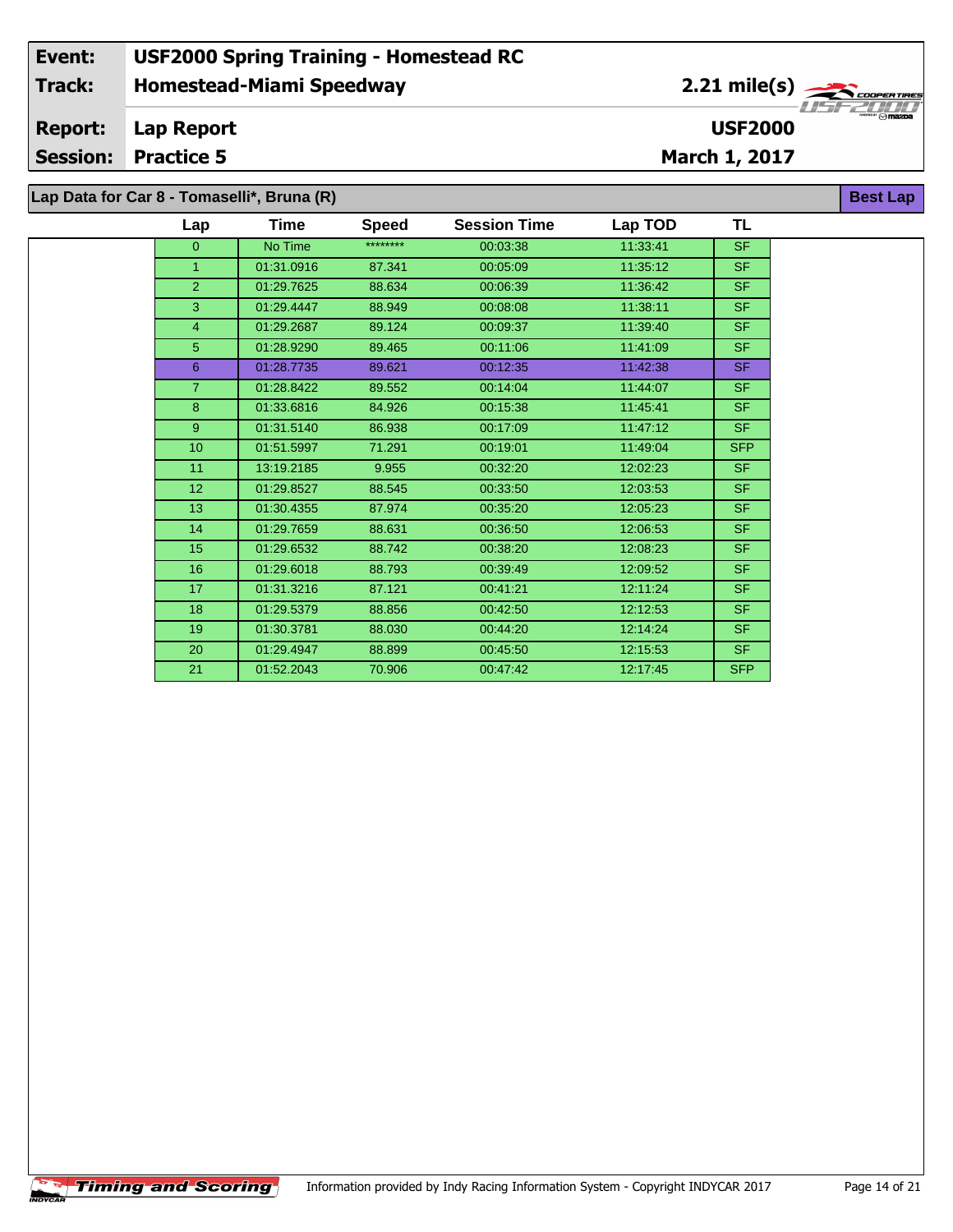# **Lap Data for Car 80 - Megennis, Robert**

| Lap              | Time       | <b>Speed</b> | <b>Session Time</b> | Lap TOD  | <b>TL</b>  |
|------------------|------------|--------------|---------------------|----------|------------|
| $\overline{0}$   | No Time    | ********     | 00:01:44            | 11:31:47 | <b>SF</b>  |
| $\mathbf{1}$     | 01:27.1416 | 91.300       | 00:03:11            | 11:33:14 | <b>SF</b>  |
| $\overline{2}$   | 01:26.6643 | 91.803       | 00:04:37            | 11:34:40 | SF.        |
| 3                | 01:26.5327 | 91.942       | 00:06:04            | 11:36:07 | <b>SF</b>  |
| 4                | 01:26.2383 | 92.256       | 00:07:30            | 11:37:33 | <b>SF</b>  |
| 5                | 01:26.2229 | 92.272       | 00:08:56            | 11:38:59 | <b>SF</b>  |
| 6                | 01:37.8943 | 81.271       | 00:10:34            | 11:40:37 | <b>SFP</b> |
| $\overline{7}$   | 04:39.1574 | 28.500       | 00:15:13            | 11:45:17 | <b>SF</b>  |
| 8                | 01:25.9210 | 92.597       | 00:16:39            | 11:46:42 | <b>SF</b>  |
| $9^{\circ}$      | 01:40.4413 | 79.210       | 00:18:20            | 11:48:23 | <b>SFP</b> |
| 10 <sup>10</sup> | 01:43.2601 | 77.048       | 00:20:03            | 11:50:06 | <b>SF</b>  |
| 11               | 01:25.7665 | 92.763       | 00:21:29            | 11:51:32 | <b>SF</b>  |
| 12 <sub>2</sub>  | 01:25.3873 | 93.175       | 00:22:54            | 11:52:57 | SF.        |
| 13               | 01:25.2306 | 93.347       | 00:24:19            | 11:54:23 | <b>SF</b>  |
| 14               | 01:37.4155 | 81.671       | 00:25:57            | 11:55:60 | <b>SFP</b> |
| 15               | 05:08.6085 | 25.780       | 00:31:05            | 12:01:09 | <b>SF</b>  |
| 16               | 01:25.6674 | 92.871       | 00:32:31            | 12:02:34 | <b>SF</b>  |
| 17               | 01:25.3295 | 93.239       | 00:33:56            | 12:03:60 | <b>SF</b>  |
| 18               | 01:38.6183 | 80.675       | 00:35:35            | 12:05:38 | <b>SF</b>  |
| 19               | 01:25.1599 | 93.424       | 00:37:00            | 12:07:03 | <b>SF</b>  |
| 20               | 01:25.1858 | 93.396       | 00:38:25            | 12:08:29 | <b>SF</b>  |
| 21               | 01:24.7931 | 93.828       | 00:39:50            | 12:09:53 | <b>SF</b>  |
| 22               | 01:27.6802 | 90.739       | 00:41:18            | 12:11:21 | SF.        |
| 23               | 01:36.8010 | 82.189       | 00:42:55            | 12:12:58 | <b>SFP</b> |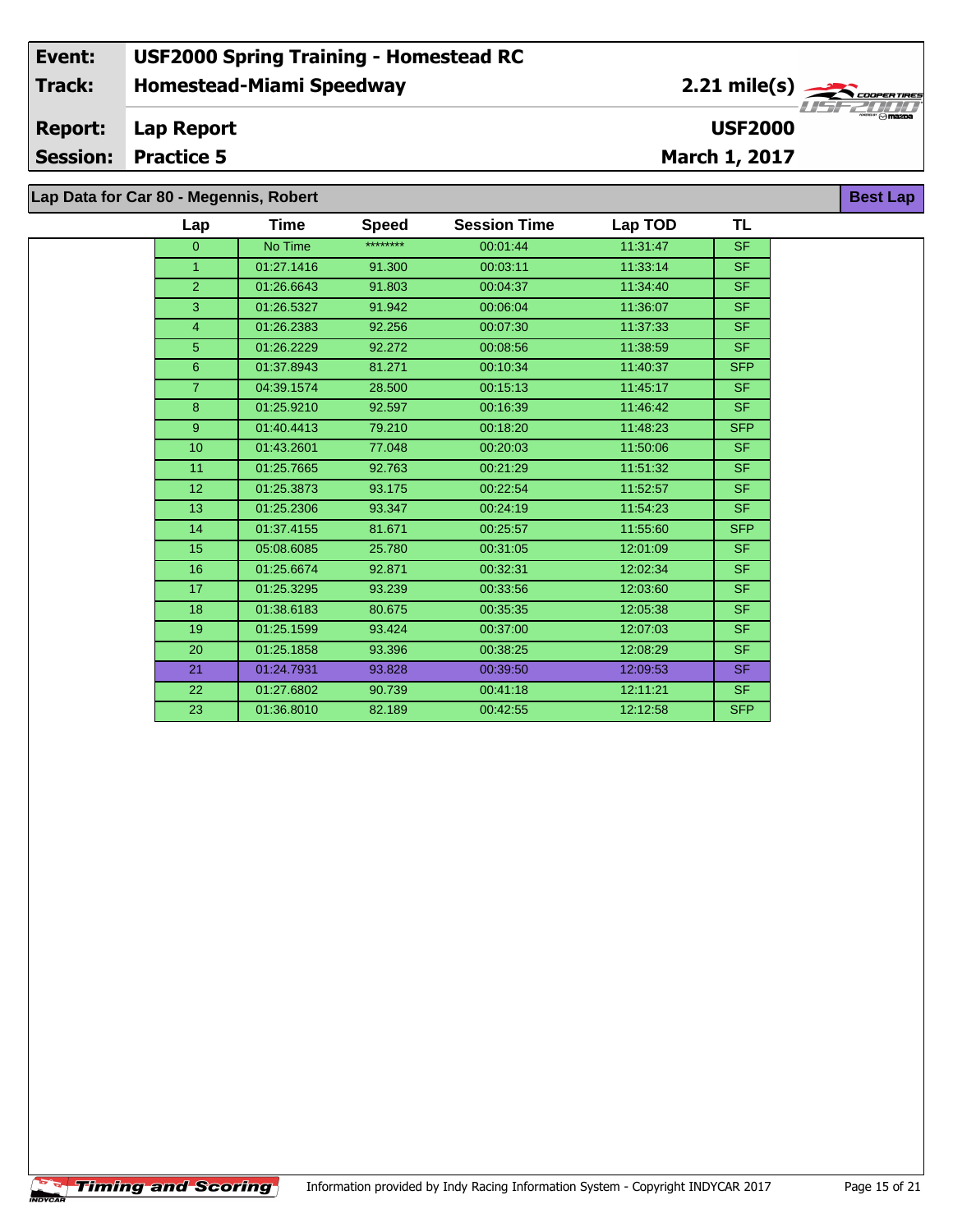#### **Event: USF2000 Spring Training - Homestead RC 2.21 mile(s) Track: Homestead-Miami Speedway COOPERTIRE** *OOPER TRE*<br>Maxba<br>Maxba **Report: Lap Report USF2000 Session: Practice 5 March 1, 2017 Lap Data for Car 81 - Frederick, Kaylen (R) Best Lap**

| Lap             | Time       | <b>Speed</b> | <b>Session Time</b> | Lap TOD  | <b>TL</b>  |
|-----------------|------------|--------------|---------------------|----------|------------|
| $\overline{0}$  | No Time    | ********     | 00:01:60            | 11:32:03 | <b>SF</b>  |
| $\mathbf{1}$    | 01:27.2795 | 91.155       | 00:03:27            | 11:33:30 | SF.        |
| $\overline{2}$  | 01:26.1577 | 92.342       | 00:04:53            | 11:34:56 | <b>SF</b>  |
| 3               | 01:26.1262 | 92.376       | 00:06:19            | 11:36:22 | <b>SF</b>  |
| $\overline{4}$  | 01:25.9211 | 92.597       | 00:07:45            | 11:37:48 | <b>SF</b>  |
| 5               | 01:25.7010 | 92.834       | 00:09:11            | 11:39:14 | SF.        |
| 6               | 01:25.2891 | 93.283       | 00:10:36            | 11:40:39 | SF.        |
| 7 <sup>1</sup>  | 01:44.0904 | 76.434       | 00:12:20            | 11:42:23 | <b>SFP</b> |
| 8               | 07:02.6520 | 18.824       | 00:19:23            | 11:49:26 | <b>SFP</b> |
| 9 <sup>°</sup>  | 02:01.7707 | 65.336       | 00:21:25            | 11:51:28 | SF.        |
| 10              | 01:25.3059 | 93.264       | 00:22:50            | 11:52:53 | SF.        |
| 11              | 01:25.2032 | 93.377       | 00:24:15            | 11:54:18 | <b>SF</b>  |
| 12 <sub>2</sub> | 01:25.3700 | 93.194       | 00:25:41            | 11:55:44 | SF         |
| 13              | 01:25.5596 | 92.988       | 00:27:06            | 11:57:09 | SF.        |
| 14              | 01:40.1236 | 79.462       | 00:28:46            | 11:58:49 | <b>SFP</b> |
| 15              | 06:51.7664 | 19.322       | 00:35:38            | 12:05:41 | SF.        |
| 16              | 01:24.9048 | 93.705       | 00:37:03            | 12:07:06 | SF.        |
| 17              | 01:24.8631 | 93.751       | 00:38:28            | 12:08:31 | <b>SF</b>  |
| 18              | 01:24.6836 | 93.950       | 00:39:53            | 12:09:56 | SF.        |
| 19              | 01:32.2882 | 86.208       | 00:41:25            | 12:11:28 | <b>SF</b>  |
| 20              | 01:49.8165 | 72.448       | 00:43:15            | 12:13:18 | SF.        |
| 21              | 01:25.0555 | 93.539       | 00:44:40            | 12:14:43 | SF.        |
| 22              | 01:25.1649 | 93.419       | 00:46:05            | 12:16:08 | SF.        |
| 23              | 01:24.8308 | 93.787       | 00:47:30            | 12:17:33 | SF.        |
| 24              | 01:44.4940 | 76.138       | 00:49:14            | 12:19:17 | <b>SFP</b> |
|                 |            |              |                     |          |            |

÷.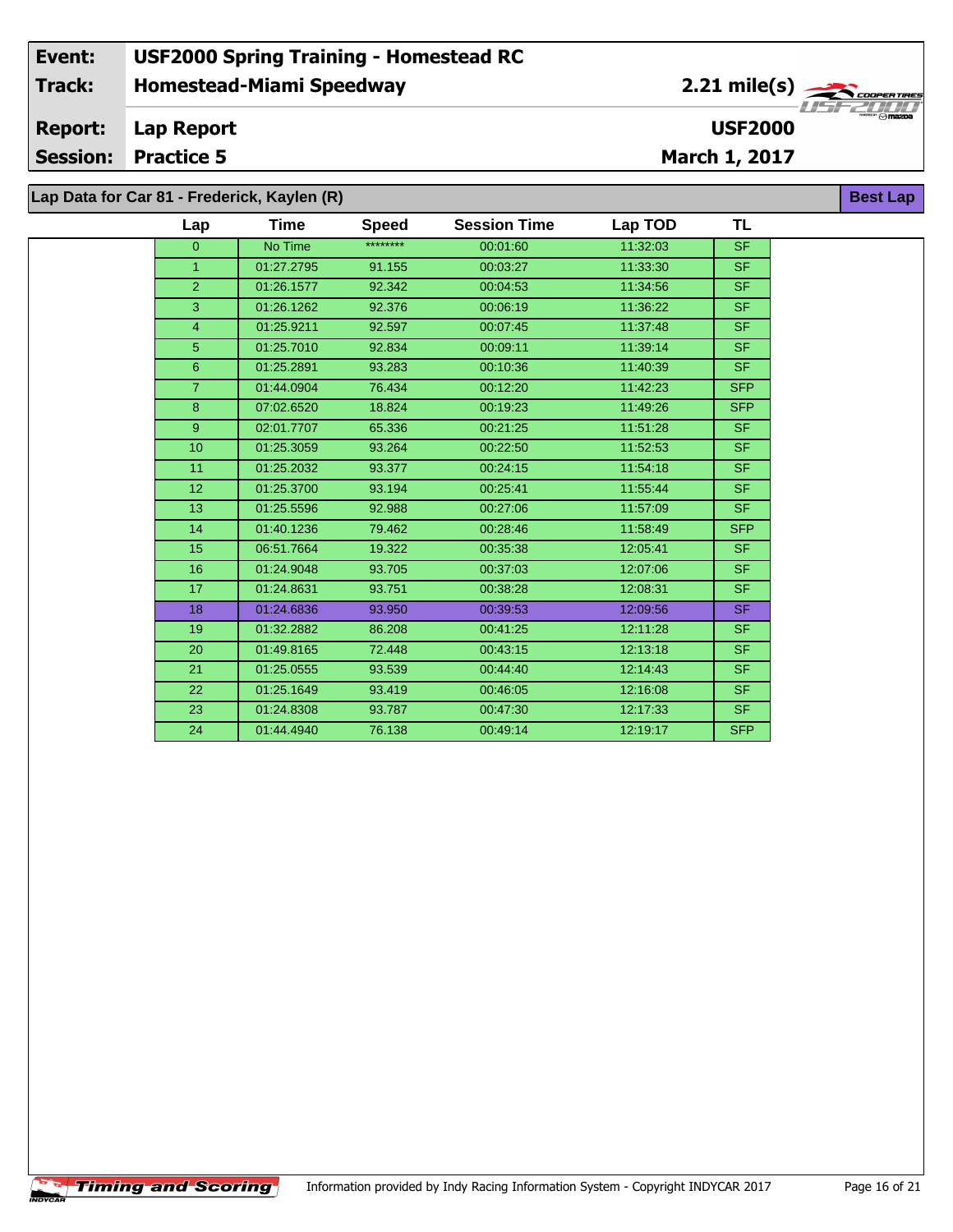# **Lap Data for Car 82 - Agren, Ayla**

| Lap              | Time       | <b>Speed</b> | <b>Session Time</b> | Lap TOD  | <b>TL</b>  |
|------------------|------------|--------------|---------------------|----------|------------|
| $\overline{0}$   | No Time    | ********     | 00:01:53            | 11:31:57 | <b>SF</b>  |
| $\mathbf{1}$     | 01:27.9544 | 90.456       | 00:03:21            | 11:33:25 | <b>SF</b>  |
| 2 <sup>1</sup>   | 01:26.9709 | 91.479       | 00:04:48            | 11:34:52 | <b>SF</b>  |
| 3                | 01:26.4002 | 92.083       | 00:06:15            | 11:36:18 | <b>SF</b>  |
| $\overline{4}$   | 01:26.4680 | 92.011       | 00:07:41            | 11:37:44 | <b>SF</b>  |
| 5 <sup>5</sup>   | 01:25.8188 | 92.707       | 00:09:07            | 11:39:10 | <b>SF</b>  |
| 6 <sup>°</sup>   | 01:26.0838 | 92.422       | 00:10:33            | 11:40:36 | SF.        |
| 7 <sup>1</sup>   | 01:43.7442 | 76.689       | 00:12:17            | 11:42:20 | <b>SFP</b> |
| 8                | 06:34.1389 | 20.186       | 00:18:51            | 11:48:54 | <b>SFP</b> |
| 9 <sup>°</sup>   | 02:36.2802 | 50.909       | 00:21:27            | 11:51:30 | <b>SF</b>  |
| 10 <sup>10</sup> | 01:25.9177 | 92.600       | 00:22:53            | 11:52:56 | <b>SF</b>  |
| 11               | 01:25.3928 | 93.169       | 00:24:19            | 11:54:22 | <b>SF</b>  |
| 12 <sup>2</sup>  | 01:27.9257 | 90.485       | 00:25:47            | 11:55:50 | <b>SF</b>  |
| 13               | 01:25.7647 | 92.765       | 00:27:12            | 11:57:15 | <b>SF</b>  |
| 14               | 01:25.6365 | 92.904       | 00:28:38            | 11:58:41 | <b>SF</b>  |
| 15               | 01:43.5601 | 76.825       | 00:30:22            | 12:00:25 | <b>SFP</b> |
| 16               | 06:48.9025 | 19.457       | 00:37:10            | 12:07:14 | <b>SF</b>  |
| 17               | 01:26.0051 | 92.506       | 00:38:36            | 12:08:40 | <b>SF</b>  |
| 18               | 01:25.1130 | 93.476       | 00:40:02            | 12:10:05 | <b>SF</b>  |
| 19               | 01:25.3186 | 93.250       | 00:41:27            | 12:11:30 | <b>SF</b>  |
| 20               | 01:25.8020 | 92.725       | 00:42:53            | 12:12:56 | <b>SF</b>  |
| 21               | 01:26.3018 | 92.188       | 00:44:19            | 12:14:22 | <b>SF</b>  |
| 22               | 01:25.6142 | 92.929       | 00:45:45            | 12:15:48 | <b>SF</b>  |
| 23               | 01:44.8793 | 75.859       | 00:47:29            | 12:17:33 | <b>SFP</b> |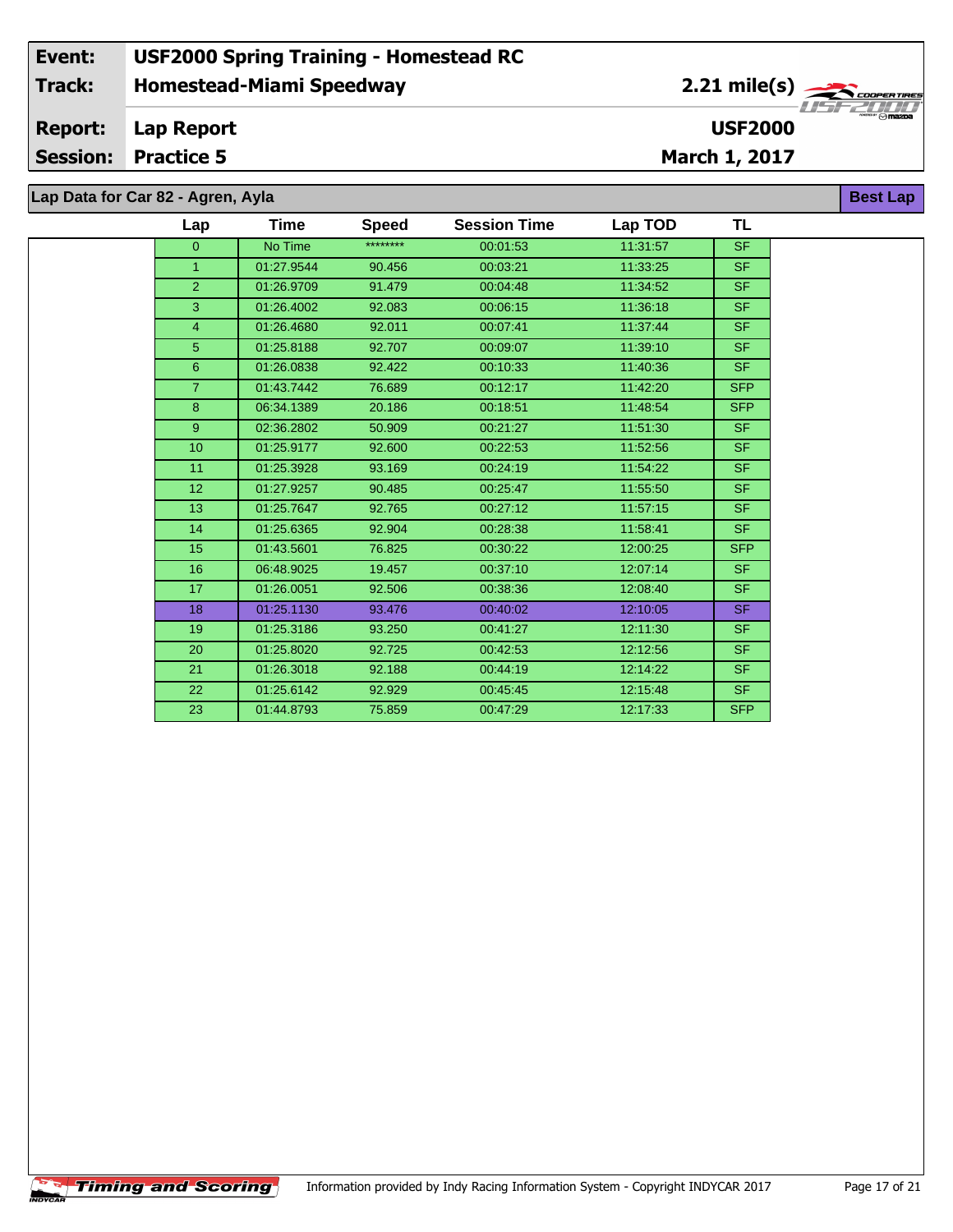**Lap Data for Car 9 - Franzoni, Victor**

| Lap            | Time       | <b>Speed</b> | <b>Session Time</b> | Lap TOD  | TL         |
|----------------|------------|--------------|---------------------|----------|------------|
| $\overline{0}$ | No Time    | ********     | 00:04:41            | 11:34:44 | <b>SF</b>  |
| 1              | 01:28.1481 | 90.257       | 00:06:09            | 11:36:12 | <b>SF</b>  |
| $\overline{2}$ | 01:27.1330 | 91.309       | 00:07:36            | 11:37:39 | <b>SF</b>  |
| 3              | 01:26.8912 | 91.563       | 00:09:03            | 11:39:06 | <b>SF</b>  |
| $\overline{4}$ | 01:37.4199 | 81.667       | 00:10:40            | 11:40:43 | <b>SFP</b> |
| 5              | 10:34.0892 | 12.547       | 00:21:14            | 11:51:17 | <b>SF</b>  |
| $6\phantom{1}$ | 01:25.9190 | 92.599       | 00:22:40            | 11:52:43 | <b>SF</b>  |
| $\overline{7}$ | 01:25.3904 | 93.172       | 00:24:06            | 11:54:09 | <b>SF</b>  |
| 8              | 01:25.7178 | 92.816       | 00:25:31            | 11:55:34 | <b>SF</b>  |
| 9              | 01:25.2678 | 93.306       | 00:26:57            | 11:56:60 | <b>SF</b>  |
| 10             | 01:35.5683 | 83.249       | 00:28:32            | 11:58:35 | <b>SFP</b> |
| 11             | 10:13.8467 | 12.961       | 00:38:46            | 12:08:49 | <b>SF</b>  |
| 12             | 01:25.7520 | 92.779       | 00:40:12            | 12:10:15 | <b>SF</b>  |
| 13             | 01:26.1990 | 92.298       | 00:41:38            | 12:11:41 | <b>SF</b>  |
| 14             | 01:26.0399 | 92.469       | 00:43:04            | 12:13:07 | <b>SF</b>  |
| 15             | 01:38.4087 | 80.847       | 00:44:42            | 12:14:45 | <b>SFP</b> |
| 16             | 06:10.1556 | 21.494       | 00:50:52            | 12:20:56 | <b>SF</b>  |
| 17             | 01:26.1185 | 92.384       | 00:52:19            | 12:22:22 | <b>SF</b>  |
| 18             | 01:37.4744 | 81.621       | 00:53:56            | 12:23:59 | <b>SFP</b> |
| 19             | 05:26.7163 | 24.351       | 00:59:23            | 12:29:26 | <b>SF</b>  |
| 20             | 01:25.5198 | 93.031       | 01:00:48            | 12:30:51 | <b>SF</b>  |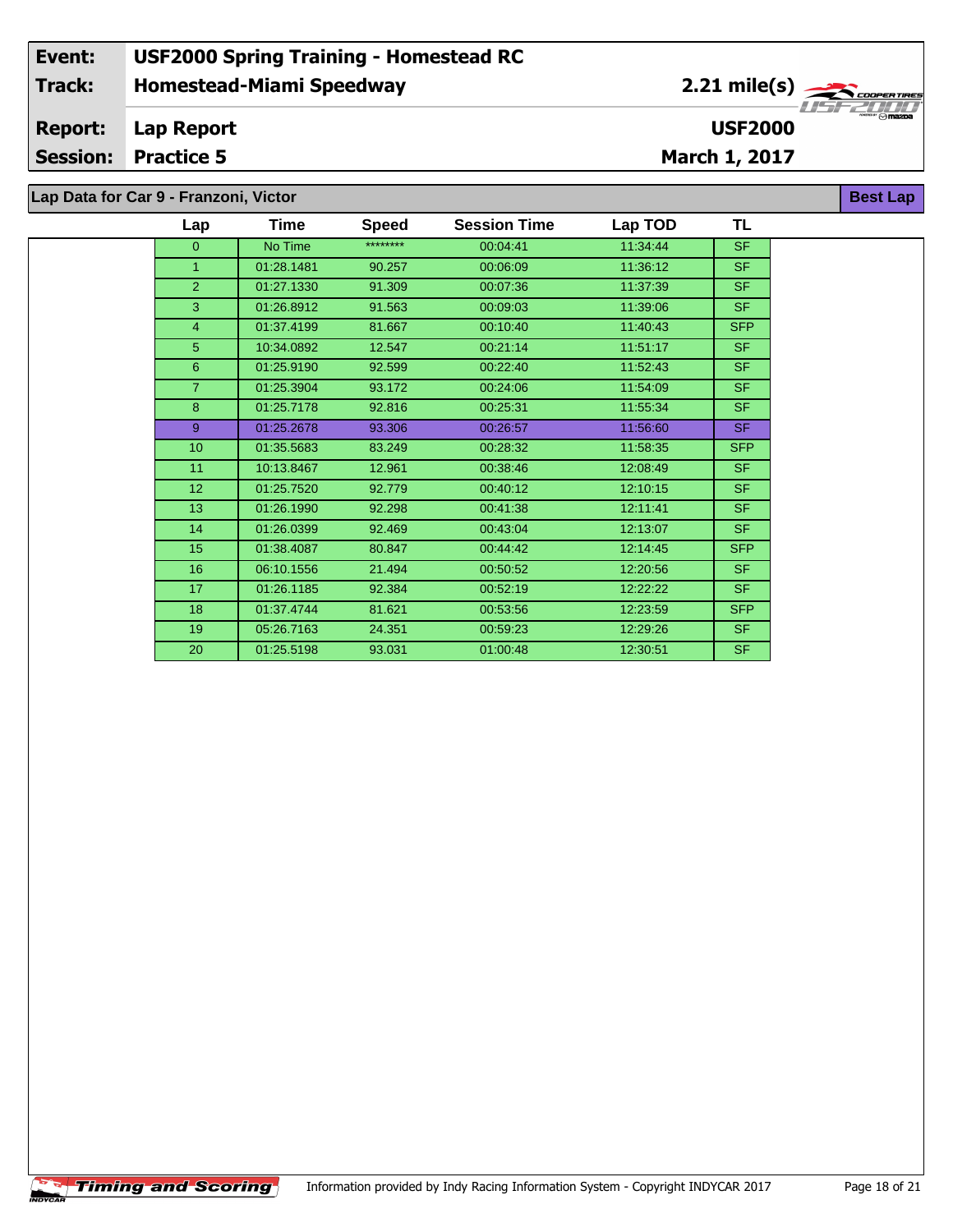| Lap            | Time       | <b>Speed</b> | <b>Session Time</b> | Lap TOD  | <b>TL</b>                |
|----------------|------------|--------------|---------------------|----------|--------------------------|
| $\overline{0}$ | No Time    | ********     | 00:10:07            | 11:40:10 | <b>SF</b>                |
| $\overline{1}$ | 01:26.5347 | 91.940       | 00:11:34            | 11:41:37 | <b>SF</b>                |
| $\overline{2}$ | 01:25.9190 | 92.599       | 00:12:60            | 11:43:03 | <b>SF</b>                |
| $\mathbf{3}$   | 01:26.1074 | 92.396       | 00:14:26            | 11:44:29 | SF.                      |
| $\overline{4}$ | 02:34.6264 | 51.453       | 00:17:01            | 11:47:04 | $\overline{\mathsf{SF}}$ |
| 5              | 01:42.3909 | 77.702       | 00:18:43            | 11:48:46 | <b>SFP</b>               |
| $6\phantom{1}$ | 02:34.5761 | 51.470       | 00:21:18            | 11:51:21 | <b>SF</b>                |
| $\overline{7}$ | 01:26.0884 | 92.417       | 00:22:44            | 11:52:47 | <b>SF</b>                |
| 8              | 01:25.8553 | 92.668       | 00:24:09            | 11:54:13 | <b>SF</b>                |
| 9              | 01:26.1651 | 92.334       | 00:25:36            | 11:55:39 | SF.                      |
| 10             | 01:26.5321 | 91.943       | 00:27:02            | 11:57:05 | <b>SF</b>                |
| 11             | 01:26.1601 | 92.340       | 00:28:28            | 11:58:31 | $\overline{\mathsf{SF}}$ |
| 12             | 01:35.6098 | 83.213       | 00:30:04            | 12:00:07 | <b>SFP</b>               |
| 13             | 03:31.8591 | 37.553       | 00:33:36            | 12:03:39 | <b>SF</b>                |
| 14             | 01:26.0943 | 92.410       | 00:35:02            | 12:05:05 | SF                       |
| 15             | 01:25.6986 | 92.837       | 00:36:28            | 12:06:31 | SF.                      |
| 16             | 01:25.7193 | 92.815       | 00:37:53            | 12:07:56 | <b>SF</b>                |
| 17             | 01:36.6491 | 82.318       | 00:39:30            | 12:09:33 | <b>SFP</b>               |
| 18             | 14:47.6955 | 8.963        | 00:54:18            | 12:24:21 | <b>SF</b>                |
| 19             | 01:26.3298 | 92.158       | 00:55:44            | 12:25:47 | <b>SF</b>                |
| 20             | 01:26.1040 | 92.400       | 00:57:10            | 12:27:13 | $\overline{\mathsf{SF}}$ |
| 21             | 01:25.8722 | 92.649       | 00:58:36            | 12:28:39 | <b>SF</b>                |
| 22             | 01:26.0259 | 92.484       | 01:00:02            | 12:30:05 | <b>SF</b>                |
| 23             | 01:40.5005 | 79.164       | 01:01:42            | 12:31:46 | <b>SFP</b>               |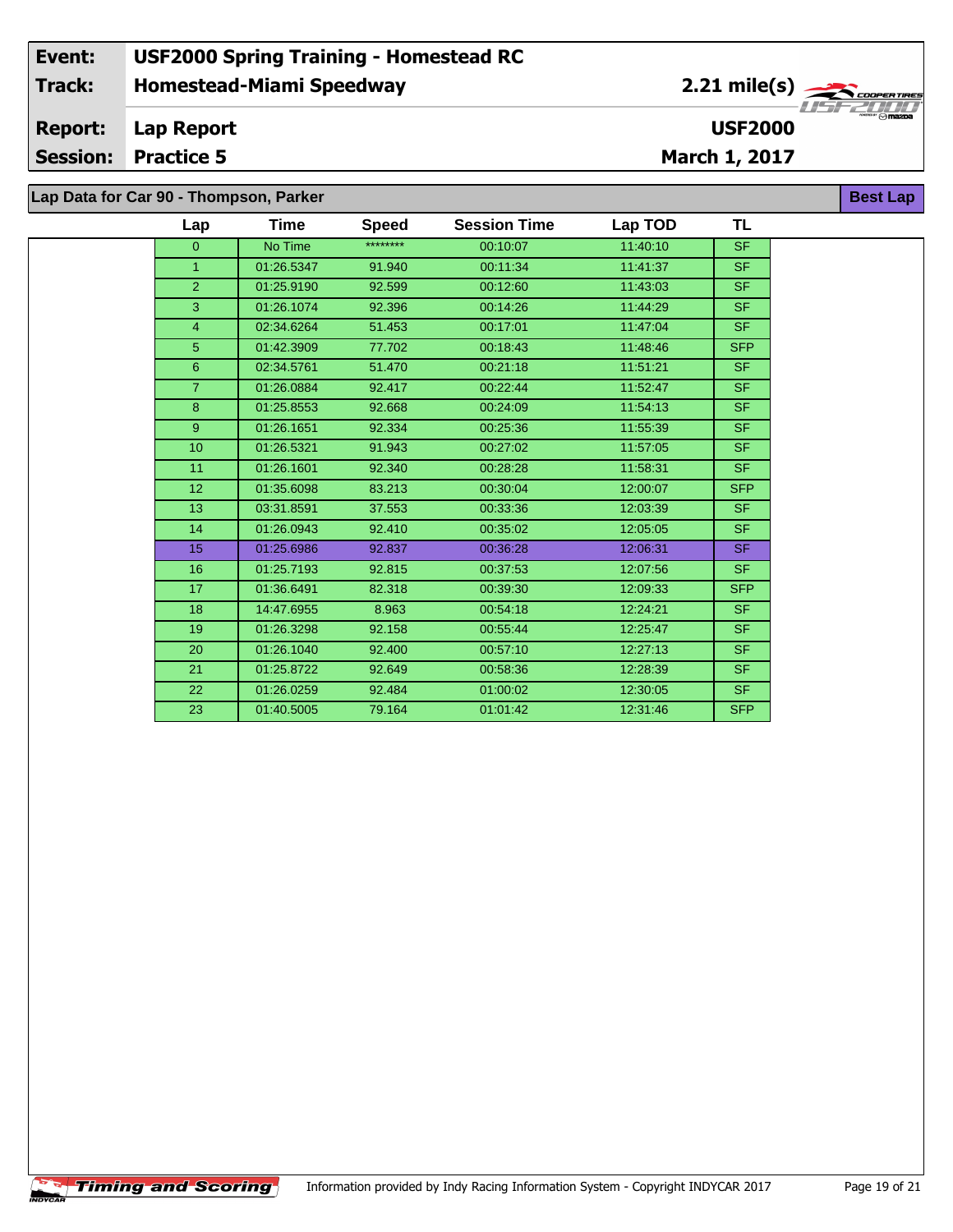|  |  |  |  |  |  | Lap Data for Car 91 - Gabin, Luke |  |
|--|--|--|--|--|--|-----------------------------------|--|
|--|--|--|--|--|--|-----------------------------------|--|

| Lap            | Time       | <b>Speed</b> | <b>Session Time</b> | Lap TOD  | TL         |
|----------------|------------|--------------|---------------------|----------|------------|
| $\overline{0}$ | No Time    | ********     | 00:13:23            | 11:43:26 | <b>SF</b>  |
| $\mathbf{1}$   | 01:27.3661 | 91.065       | 00:14:51            | 11:44:54 | <b>SF</b>  |
| $\overline{2}$ | 01:26.7330 | 91.730       | 00:16:17            | 11:46:21 | SF.        |
| 3              | 01:36.6707 | 82.300       | 00:17:54            | 11:47:57 | <b>SFP</b> |
| $\overline{4}$ | 04:47.7043 | 27.653       | 00:22:42            | 11:52:45 | <b>SF</b>  |
| 5 <sup>5</sup> | 01:26.4519 | 92.028       | 00:24:08            | 11:54:11 | <b>SF</b>  |
| 6              | 01:26.2369 | 92.257       | 00:25:35            | 11:55:38 | <b>SF</b>  |
| $\overline{7}$ | 01:28.3844 | 90.016       | 00:27:03            | 11:57:06 | SF         |
| 8              | 01:26.7809 | 91.679       | 00:28:30            | 11:58:33 | <b>SF</b>  |
| 9              | 01:26.7394 | 91.723       | 00:29:56            | 11:59:60 | SF.        |
| 10             | 01:35.4077 | 83.389       | 00:31:32            | 12:01:35 | <b>SFP</b> |
| 11             | 04:07.9218 | 32.091       | 00:35:40            | 12:05:43 | SF.        |
| 12             | 01:26.3682 | 92.117       | 00:37:06            | 12:07:09 | <b>SF</b>  |
| 13             | 01:27.0479 | 91.398       | 00:38:33            | 12:08:36 | <b>SF</b>  |
| 14             | 01:35.6704 | 83.161       | 00:40:09            | 12:10:12 | <b>SFP</b> |
| 15             | 06:17.9537 | 21.050       | 00:46:27            | 12:16:30 | <b>SF</b>  |
| 16             | 01:26.8273 | 91.630       | 00:47:54            | 12:17:57 | SF         |
| 17             | 01:26.9698 | 91.480       | 00:49:21            | 12:19:24 | <b>SF</b>  |
| 18             | 01:27.3726 | 91.058       | 00:50:48            | 12:20:51 | <b>SF</b>  |
| 19             | 01:35.9459 | 82.922       | 00:52:24            | 12:22:27 | <b>SFP</b> |
| 20             | 03:50.4489 | 34.524       | 00:56:14            | 12:26:17 | SF.        |
| 21             | 01:29.0451 | 89.348       | 00:57:43            | 12:27:47 | <b>SF</b>  |
| 22             | 01:27.6852 | 90.734       | 00:59:11            | 12:29:14 | <b>SF</b>  |
| 23             | 01:35.9285 | 82.937       | 01:00:47            | 12:30:50 | <b>SFP</b> |